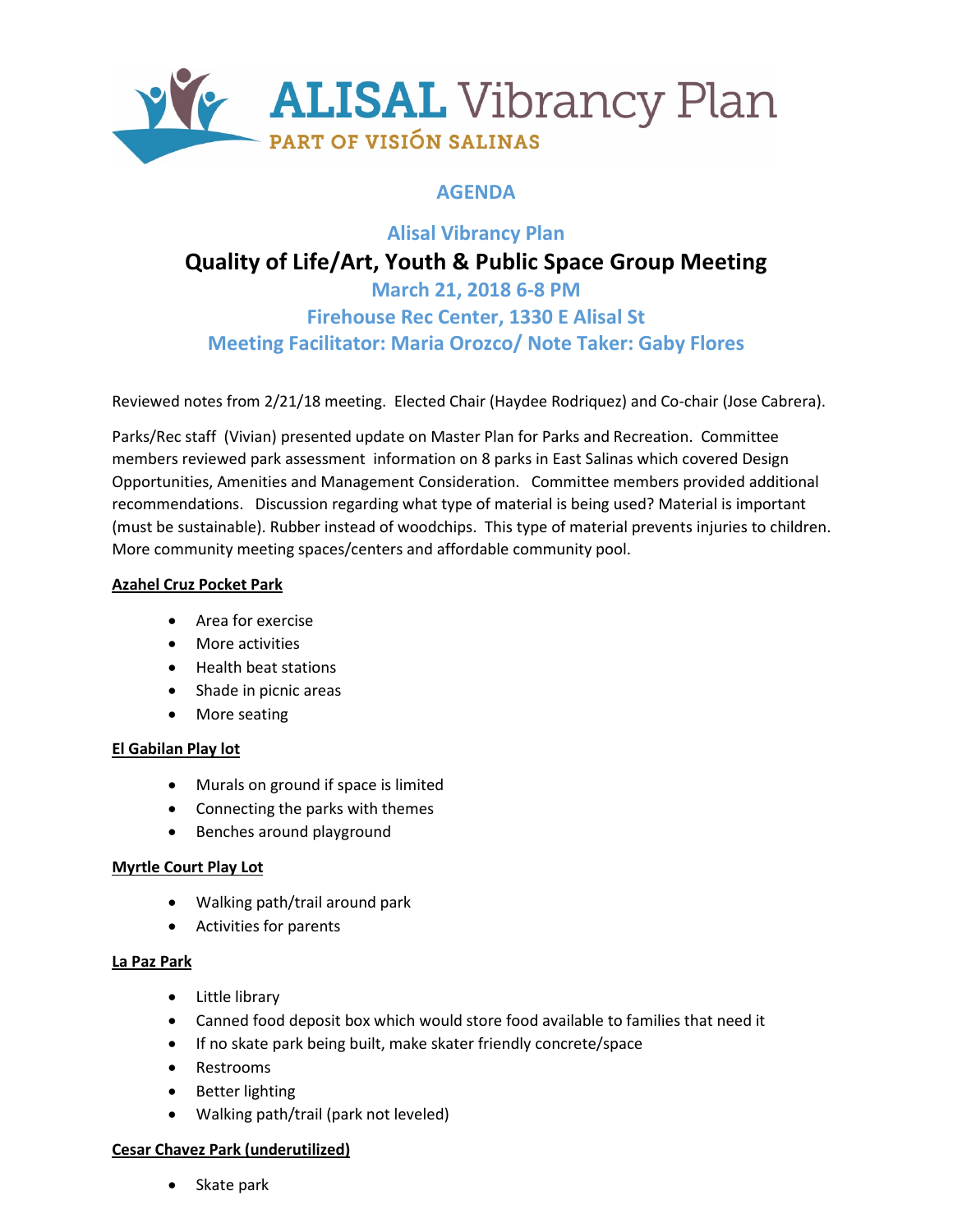- Visible trails/start trails at entrance of park
- Better lighting
- Exercise equipment

#### **Closter Community Park**

- Dog Park
- More trash cans
- Maintenance
- Turn boxing club back into community center

#### **Natividad Creek Park**

- Community learning center
- Organized sports
- Sport tournaments
- Lockers/courts, etc.
- Bleachers, shade

#### Constitution Soccer Park/complex

- More parking
- Restructure soccer fields to be move leveled
- Walking paths around complex
- Bike racks
- Water fountains
- More barriers (tall)

Next meeting focus on another topic and presentation from Guille re Carr Lake.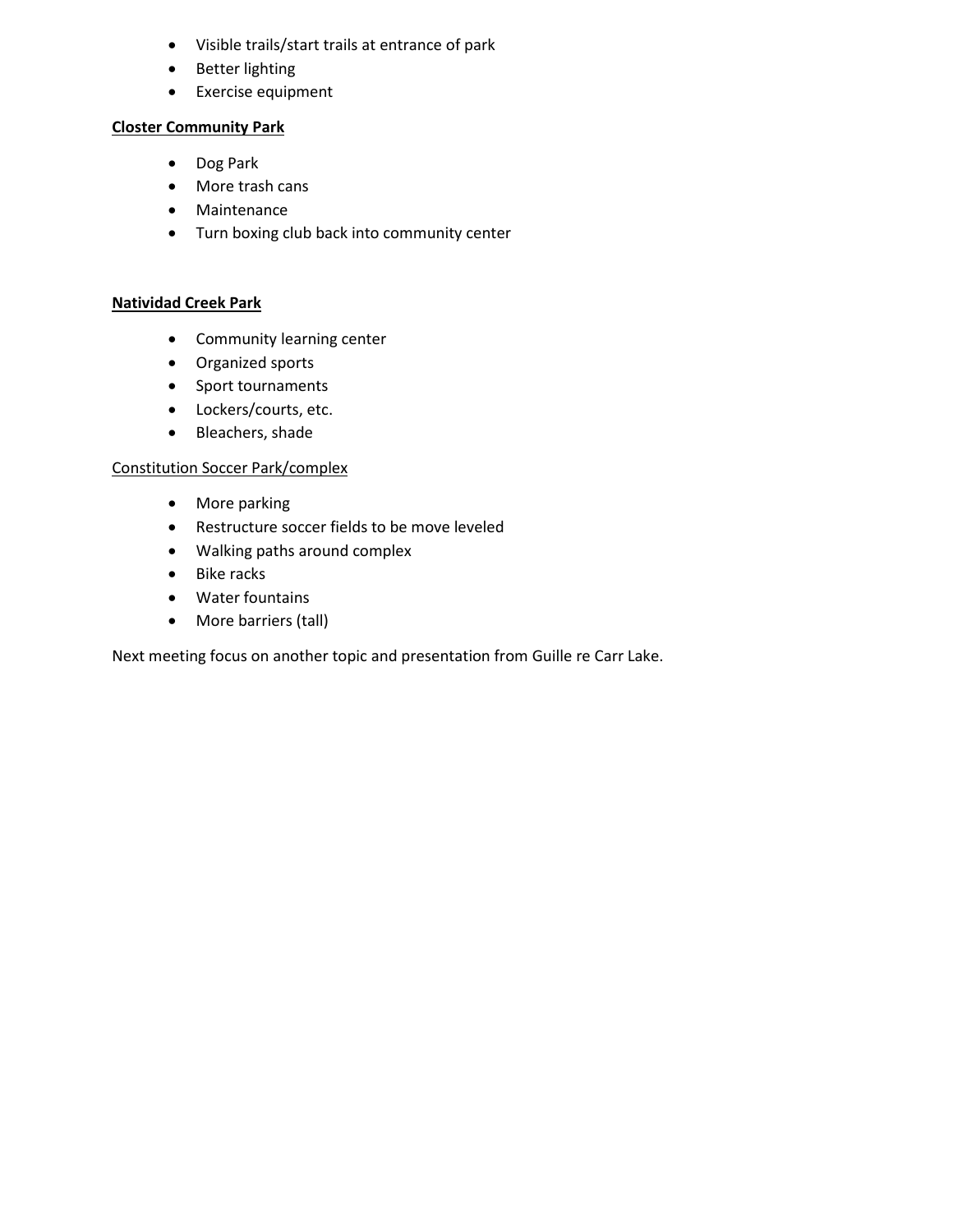

# **AGENDA**

# **El plan de vivenda de Alisal Grupo de trabajo sobre arte, jóvenes y espacio publico Marzo 21, 2018, 6-8 PM Firehouse Rec Center, 1330 E Alisal St**

Notas revisadas de la reunión del 2/21/18. Presidente electa (Haydee Rodriquez) y copresidente (José Cabrera).

El personal de Parks / Rec (Vivian) presentó la actualización del Plan Maestro de Parques y Recreación. Los miembros del comité revisaron la información de evaluación del parque en 8 parques en East Salinas que cubrieron Oportunidades de diseño, Servicios y Consideración de la administración. Los miembros del comité proporcionaron recomendaciones adicionales. Discusión sobre qué tipo de material se está utilizando? El material es importante (debe ser sostenible). Caucho en lugar de astillas de madera. Este tipo de material previene lesiones a los niños. Más espacios / centros para reuniones comunitarias y grupos comunitarios asequibles.

## **Parque de bolsillo Azahel Cruz**

- Área para hacer ejercicio
- Más actividades
- estaciones de ritmo de salud
- Sombra en áreas de picnic
- Más asientos

## **El Gabilan Play lot**

- Murales en el suelo si el espacio es limitado
- Conectar los parques con temas
- Bancos alrededor del patio de recreo

## **Myrtle Court Play Lot**

- Camino / sendero para caminar alrededor del parque
- Actividades para padres

## **Parque La Paz**

• Pequeña biblioteca

• Caja de depósito de alimentos enlatados que almacenaría los alimentos disponibles para las familias que lo necesitan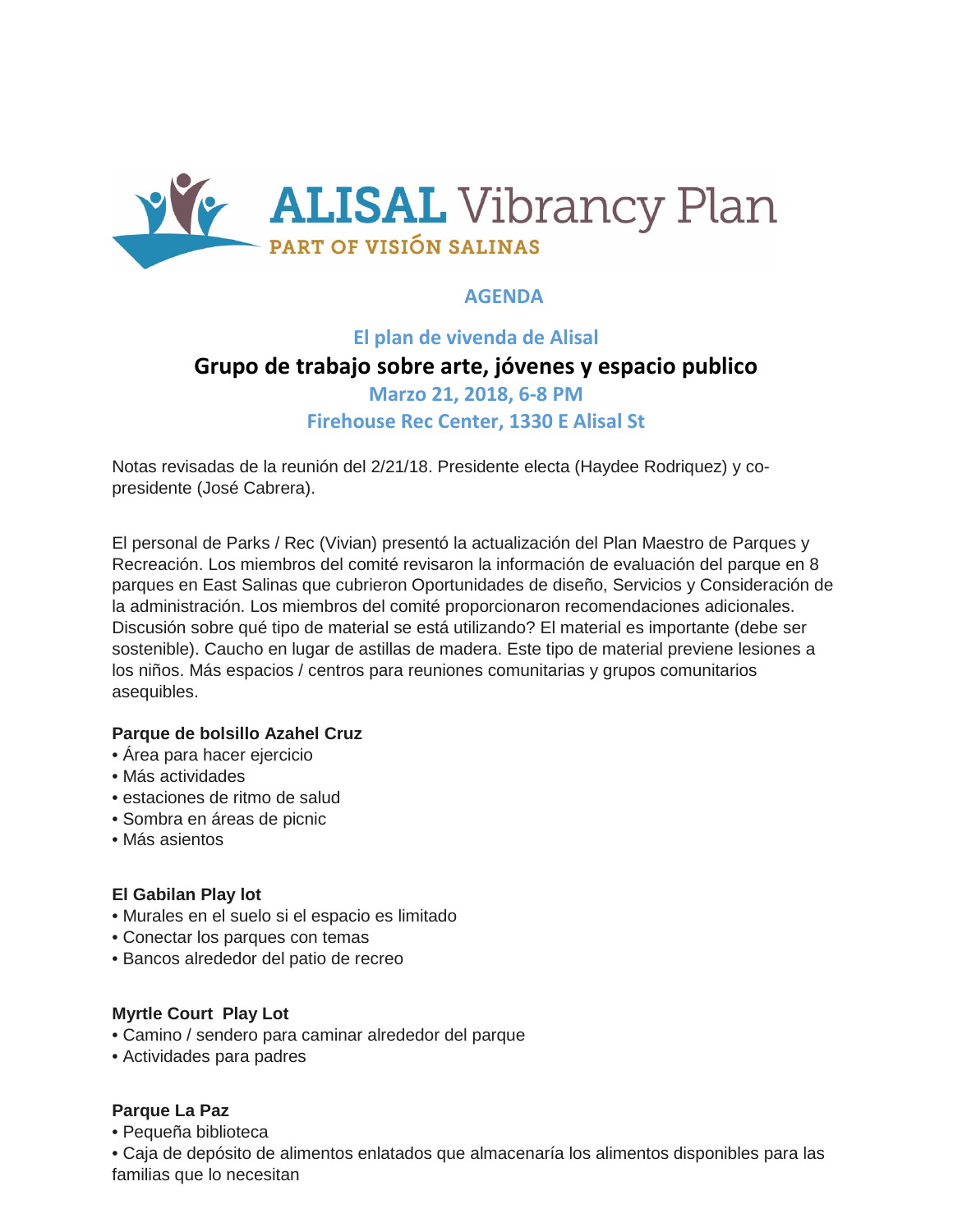- Si no se construye un parque de patinaje, haga concreto / espacio amigable para patinadores
- Baños
- Mejor iluminación
- Camino / sendero para caminar (parque no nivelado)

# **Parque Cesar Chavez (subutilizado)**

- Parque de patinaje
- Senderos visibles / senderos de inicio en la entrada del parque
- Mejor iluminación
- Equipo de ejercicio

## **Closter Community Park**

- Parque para perros
- Más botes de basura
- Mantenimiento
- Convierta el club de boxeo en centro comunitario

## **Parque Natividad Creek**

- Centro de aprendizaje comunitario
- Deportes organizados
- Torneos deportivos
- Taquillas / tribunales, etc.
- Gradas, sombra

## **Constitution Soccer Park / complejo**

- Más estacionamiento
- Reestructurar los campos de fútbol para ser movidos nivelados
- Caminos alrededor de complejos
- Bastidores de bicicletas
- Fuentes de agua
- Más barreras (alto)

La próxima reunión se enfoca en otro tema y presentación de Guille de Carr Lake.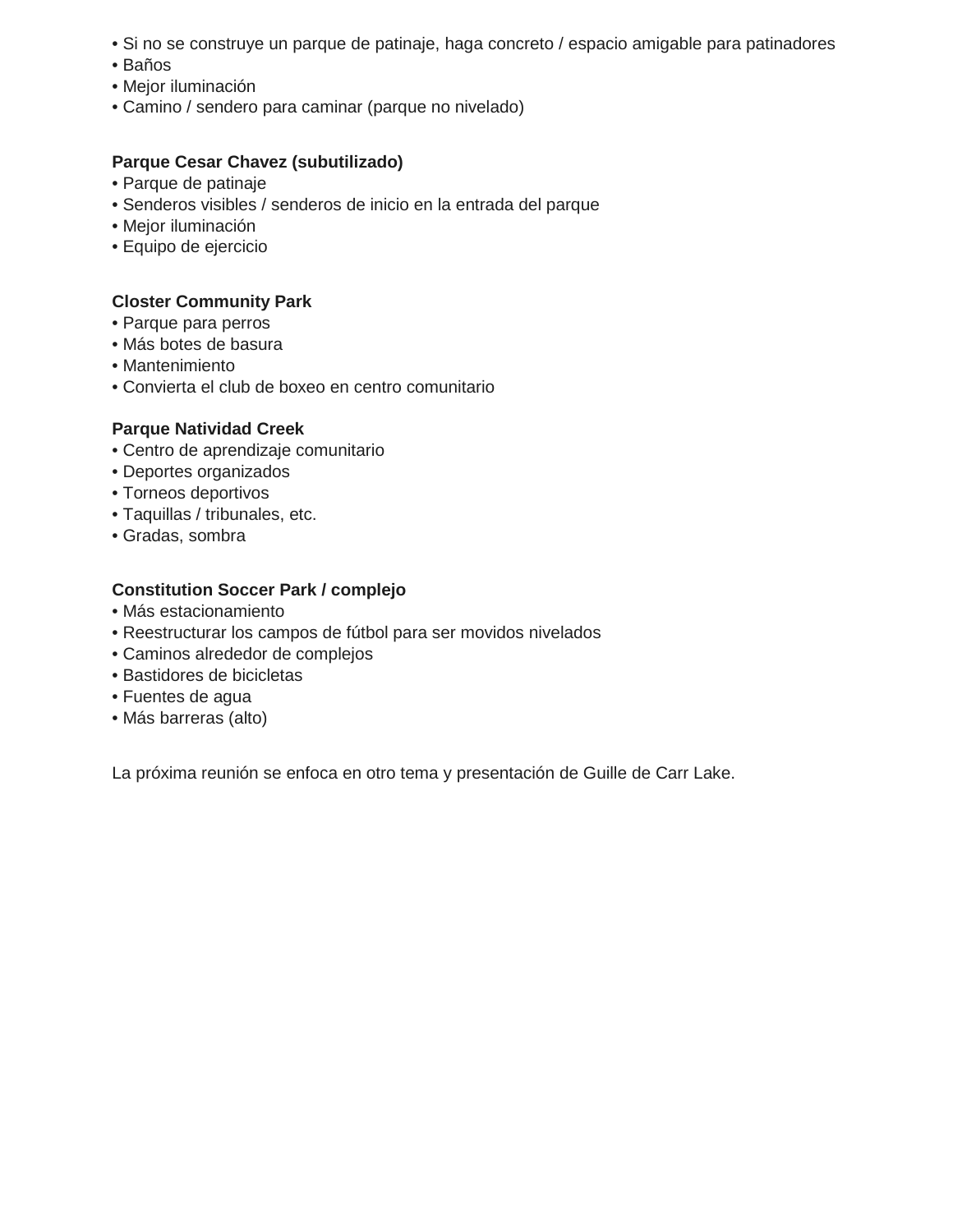

# **Community Health & Safety**

**Working Group Meeting #4 March 15 2018, 6-8 PM Firehouse Rec Center, 1330 E Alisal St**

# **Next Meeting: April 19, 6-8 PM, Firehouse**

# **Community Health & Safety Outline**

## • **Street and Park Lighting**

- o Well lit area reduces fear
	- o Crosswalks= safety
		- Make sure they are thoroughly lit
		- Prioritize areas with schools and high density (accident prone)
	- o Police chief & assistant look at where pedestrian accidents happen
	- o Would like info on which parks are not properly lit?
		- Natividad Creek park overpass & garden
			- As trees grow- more of an issue (maintenance)
- o Where you want people vs. where you don't
	- Strategic placement (i.e. walk paths)
- o Technology
	- Solar= less expensive (crosswalks, parks)
	- Eliminates people from stealing wires
	- Less infrastructure
- o Bus stops, residential areas
	- Having a light near/at
- o CPTED interns
	- Assessment of neighborhoods/parks visibility
		- **Andrea will bring more info on assessment**
	- Visibility is #1 problem
- **Neighborhood Watch**
	- o The City has neighborhood watch- focusing on strengthening.
		- Calls are anonymous- perception of ICE, gangs
		- Community afraid to call to let police know what's going on
		- Lack of participation in some neighborhoods
			- small scale meetings with Salinas Police Department
				- Meetings: churches, group work to gain knowledge- improve police department relationships (know who to contact)
		- Council members pushing for neighborhood watch in their district
	- o Name- "Neighborhood Watch"= negative connotation
		- "Watch"- messaging it different
			- Witch hunt
		- Core purpose: building community relationship looking out for one another
		- Look at Acosta Plaza- leadership group
		- Naming it something the community feels connected to
- o Efficiency
	- Info. Going to a lot of places Salinas connect, Q-alert, Q connect, etc.
	- Non-emergency # as an easy access
- o Police= advocates
	- Have to get out & know the community
	- Find a way to reach our officers easily
- o List of neighborhoods (opportunities)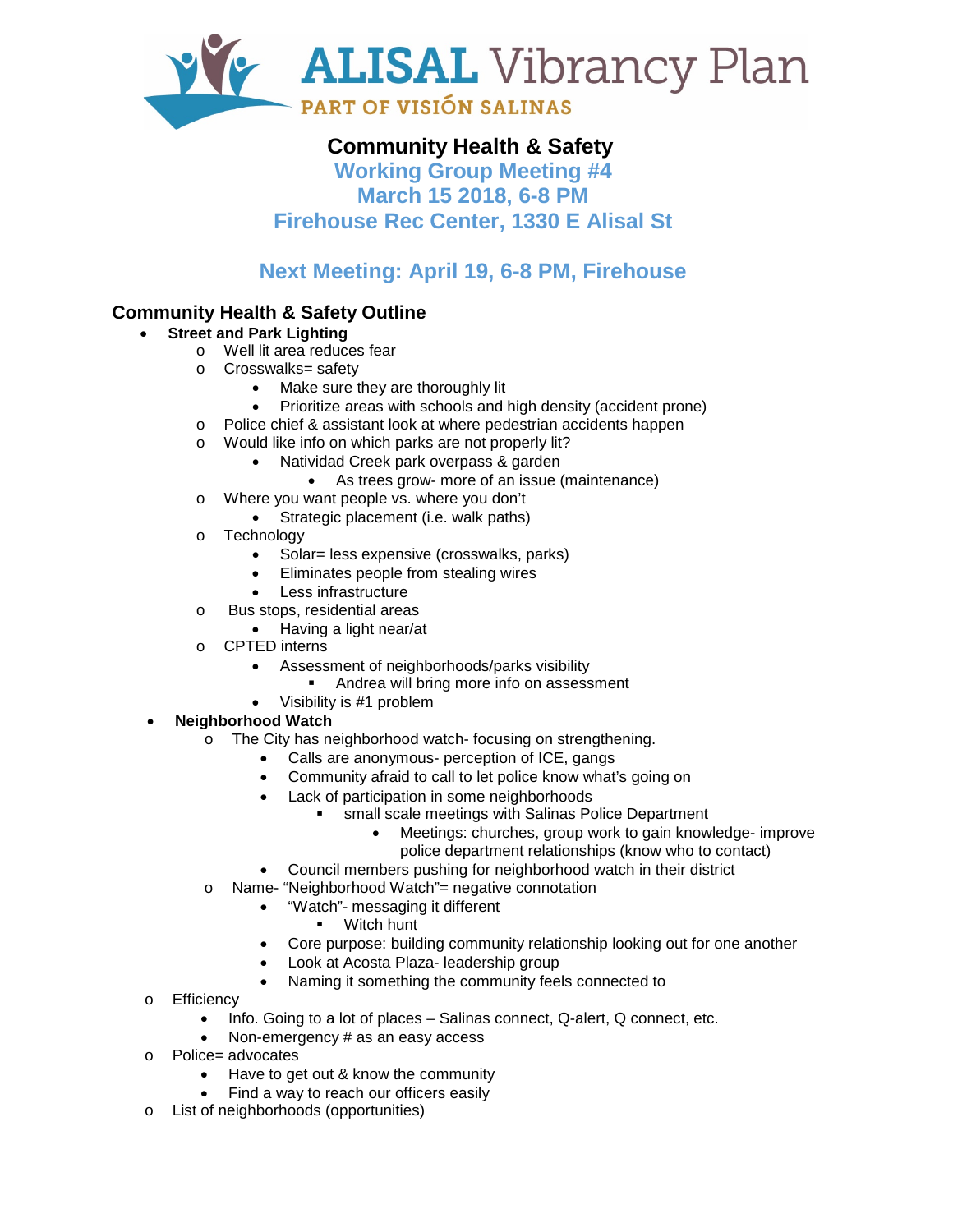#### • **Crime Prevention and Community Policing**

- Community policing- $2<sup>nd</sup>$  stage of implementation
- $\circ$  Salinas Police department empower officer's to get to know the community  $\rightarrow$  sergeant  $level \rightarrow$  chief level
	- Customer is right approach
	- Accountability/access
	- Full staff= need 174 officers, right now 153 officers
- o Place based policing
	- Ended in 2015
	- Allow same officer in one location to build trust
		- Take time- 1.5 years<br>Reduce violence rob
		- Reduce violence, robberies
- o Crime prevention
	- Programs
		- Not a lot of these programs= mentorship
			- Where will funding come from?
				- o City-school partnership
		- **•** Youth that is at risk (identify)
		- **Intervention- community leaders to help individual not to go into** incarceration
		- **•** Orgs that can help (outside source)
- **Access to Healthy and Affordable Food** 
	- o Community garden- Natividad Creek Park
		- **•** Difficult to implement
		- Community oversight
	- City allows residents to plant fruit trees<br>○ Evervone's Harvest
	- Everyone's Harvest
		- Farmer's market- Natividad , WIC
			- Market match- will give \$10 to EBT customers
			- Fresh RX- those at risk for diseases are give \$25 vouchers to use at the Natividad Farmer's Market
			- Affordable
			- Would like farmer's market year round- look for communities wants/needs-vegetables & fruits, locations
			- Trying to partner with Alisal Health Center for future farmer's market
			- Cooking demonstrations
				- $\circ$  Providing for the community<br> $\circ$  Wanting to put it on a date wi
				- Wanting to put it on a date where everyone could come
			- Farmer's Market- Possible gathering space for community
				- Builds community
	- o Many residents don't have transportation
		- **Closes store is liquor store**
	- o Learning programs about food/prep/cooking
		- Affordability
		- Political help
		- What types of food?
		- **Timing of markets**
		- ALMA
	- o Ideas:
		- Fresh Truck/Bus
			- Funding?- truck/bus, staff, equipment
			- Proposal, funding, route/timing
		- Tax on junk food then allow that money to go into programs- going to right place
		- City ordinance- fast food/ surgery drinks- tax- beautification of area
		- Adjust ads = increase demands of healthy foods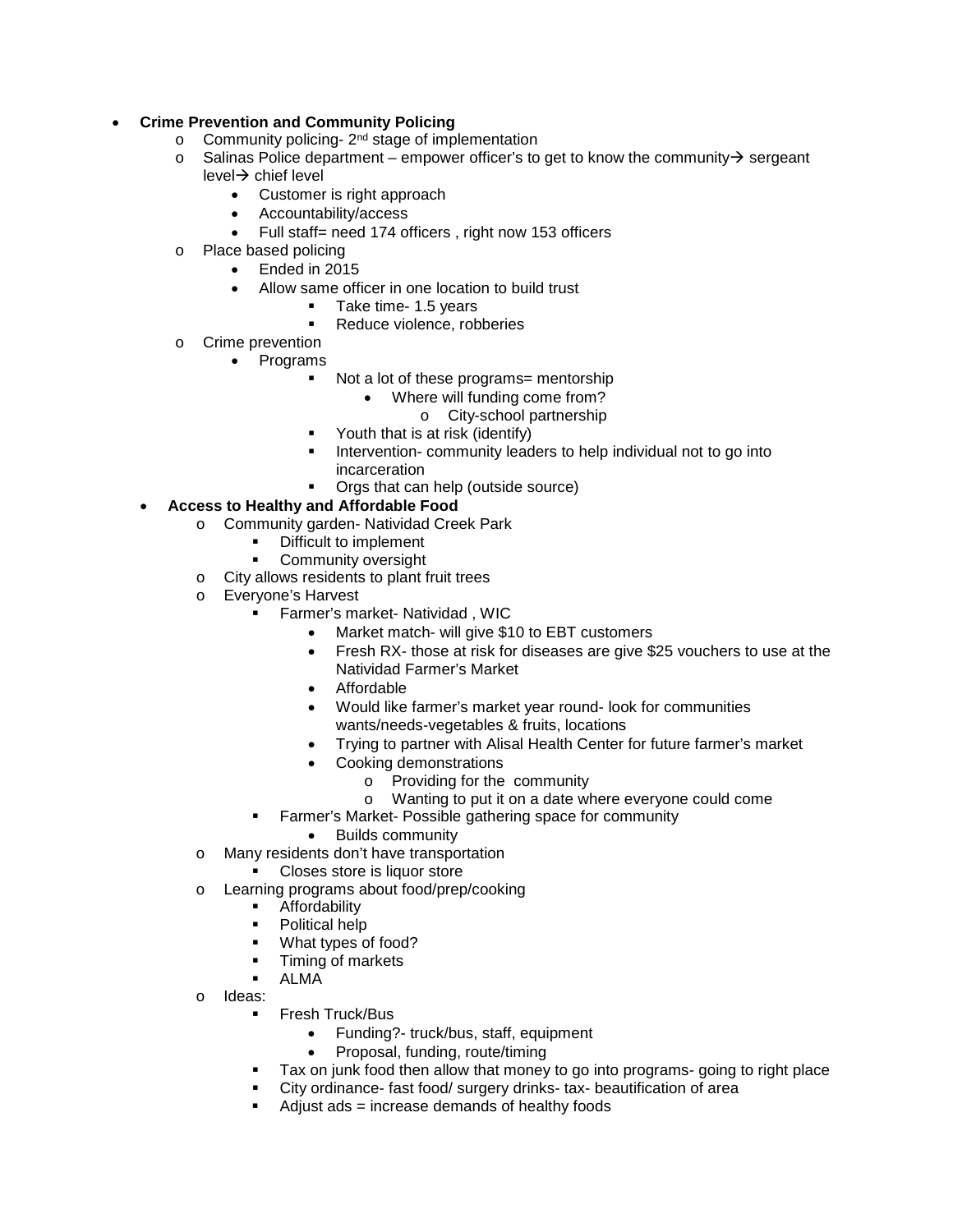- o Sustainability
	- **People self-sufficient** 
		- How to start a garden in their back yards?

#### • **Focusing on Healthy Lifestyles**

- o Provide information on resources that combat unhealthy habits
	- Mental health programs, educational, 12-step, rehab

o Root causes- taxing won't stop people from buying alcohol, tobacco

- Resources- treatment
- o Educated people about physical activity<br>■ Make Salinas a walking/jogging
	- Make Salinas a walking/jogging/biking place like Soledad
- o Walking/running trails
	- Fix concreate on paths
	- Accessible
- o Opportunities for people to come together to exercise
	- Cyclovia
		- Mexico does something alike every Sunday
		- Create walking spaces
- o Healthy eating & lifestyle
	- Children start by seeing what parents are doing- lead by example
	- Delay exposure as long as possible
	- How we can prevent issues?
- o Zoning issues
	- Grocery stores & fast food free zone
	- Layout of healthy foods first at the grocery store- first thing customer sees
- o Root causes
	- Level of street is what you end up giving out to yourself and others
	- **Stressors**

#### • **Access to Physical and Mental Health**

- o Health Organizations
	- **•** Provide workshops
		- More access/ knowledge building
- o Mental health
	- Community is scared to ask because "they might be crazy" stigma
		- Mental health connected to violence (intervention)
			- Preventative care (more!)
			- CCA-promotoras
				- o Behavior health & health department
- o Clinica de Salud
	- Not enough time with doctor
	- Underfunded
		- Free-clinic example in tri-cities, WA

## **Next Steps**

#### • **Follow-up:**

- o Bring neighborhoods list<br>
o Bring CPTED assessmere
- Bring CPTED assessment
- **Next meetings Topics (Specific topics could increase attendance):** 
	- o April: Healthy Lifestyle & Healthy food & access
	- o May: Dario- presentation on crime prevention, lighting- design to prevent crime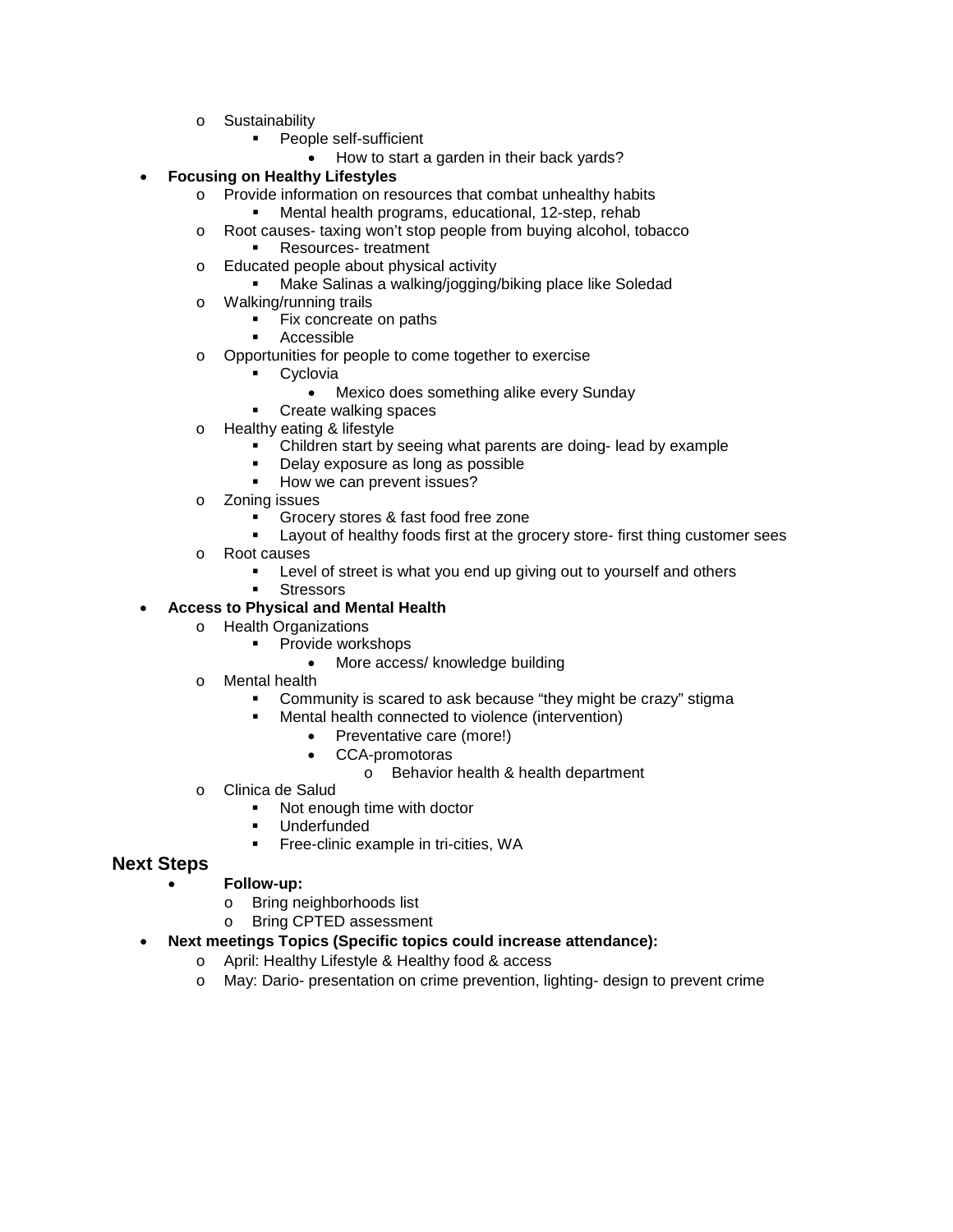

# **Salud y Seguridad Comnitaria**

**Grupo de Trabajo #4 15 de marzo del 2018, 6-8 PM Firehouse Rec Center, 1330 E Alisal St**

# **Proxima Junta: April 19, 6-8 PM, Firehouse**

#### **Salud y seguridad comunitaria**

#### • **Street and Park Lighting**

- o area bien iluminada reduce el miedo
- $\circ$  cruces de peatones = seguridad
	- segúrese de que estén completamente iluminadas
	- priorizar áreas con escuelas y alta densidad ( propenso a accidentes)
- o jefe de policía y asistente mira dónde ocurren los accidentes peatonales
- o gustaría información sobre qué parques no están correctamente iluminados?
	- Natividad Creek Park paso superior y jardín
		- a medida que crecen los árboles-más de un problema (mantenimiento)
- o Donde quieres que la gente vs donde no
	- ubicación estratégica (por ejemplo, rutas de senderismo)
- o tecnología
	- $\blacksquare$  solar = menos costoso (cruces, parques)
	- elimina a la gente de robar cables
	- menos infraestructura
- o paradas de autobús, zonas residenciales
	- $\blacksquare$  tener una luz cerca/en
- o CPTED internos
	- evaluación de vecindarios/parques visibilidad
		- Andrea traerá más información sobre la evaluación
	- **La visibilidad es #1 problema**
- **Vigilancia del vecindario**
- o la ciudad tiene vigilancia del vecindario-centrándose en el fortalecimiento.
	- llamadas son anónimas-percepció ICE, pandillas
		- Comunidad tiene miedo de llamar para que la policía sepa lo que está pasando
		- falta de participación en algunos vecindarios
			- reuniones a pequeña escala con el Departamento de policía de Salinas
				- reuniones de: iglesias, trabajo del grupo para ganar conocimientomejore las relaciones del Departamento de policía (sepa a quién contactar)
		- Miembros del Consejo que están presionando para vigilar barrio en su distrito
- o nombre-"vigilancia de vecinos" = negativa connotación
	- "vigilancia"-mensajería it different
		- Caza de brujas
	- propósito principal: comunidad del edificio relación que mira hacia fuera el uno al otro
	- mira a Acosta Plaza-grupo de liderazgo
	- nombrarlo algo que la comunidad se siente conectada a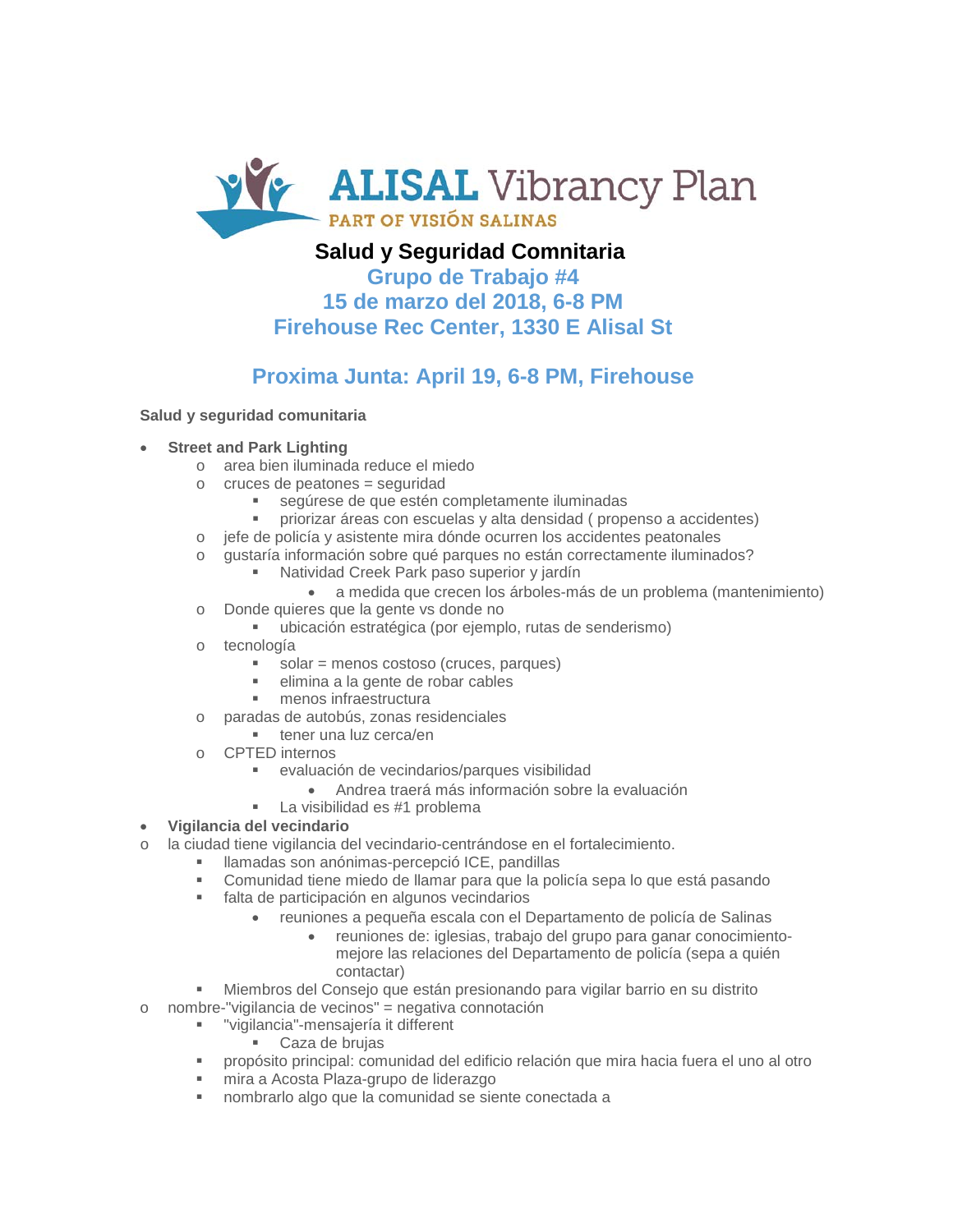- o eficiencia
	- **info. Ir a muchos lugares Salinas Connect, q-alerta, q Connect, etc.**
	- número de no-emergencia como un acceso fácil
- o Police = defensores
	- **tienen que salir y conocer la comunidad**
	- encontrar una manera de llegar a nuestros oficiales fácilmente
- o lista de vecindarios (oportunidades)

#### • **prevención del delito y policía comunitaria**

- o policía comunitaria-2ª etapa de implementación
- o Departamento de policía de Salinas capacitar a oficiales para conocer la comunidad--> sargento nivel--> Jefe nivel
	- cliente es enfoque correcto
	- responsabilidad/acceso
	- personal completo = necesito 174 oficiales, ahora 153 oficiales
- o Lugar basado en la vigilancia
	- **terminó en 2015** 
		- permitir mismo oficial en un lugar para construir la confianza
			- tomar tiempo-1.5 años
			- reducir la violencia, robos
- o prevención del delito
	- programas
		- no muchos de estos programas = mentoría
			- donde se financiará venir?
				- o ciudad-escuela Asociación
			- jóvenes que están en riesgo (identificar)
			- intervención-líderes comunitarios para ayudar a los individuos a no entrar en el encarcelamiento
			- orgs que pueden ayudar (fuera de la fuente)
- **Acceso a alimentos saludables y asequibles** 
	- o Community Garden-Natividad Creek Park
		- difícil de implementar
		- **supervisión comunitaria**
	- o City permite a los residentes plantar árboles frutales
	- o cosecha de todos
		- mercado de agricultores-Natividad, WIC
			- mercado de partido- dará \$10 a los clientes de EBT
			- Fresh RX-aquellos en riesgo de enfermedades se dan \$25 vales para usar en el mercado de la Natividad agricultor
			- asequible
			- gustaría que el mercado de agricultores todo el año-Buscar comunidades deseos/necesidades-hortalizas y frutas, ubicaciones
			- Tratando de asociarse con el centro de salud Alisal para el mercado de futuros agricultores
			- demostraciones de cocina
				- o proporcionando para la comunidad
				- o queriendo ponerlo en una fecha donde todo el mundo podría venir
				- mercado de agricultores-posible espacio de reunión para la comunidad o construye comunidad
		- muchos residentes no tienen transporte
			- cierra tienda es tienda de licores
		- o programas de aprendizaje sobre alimentos/preparación/cocina
			- asequibilidad
			- ayuda política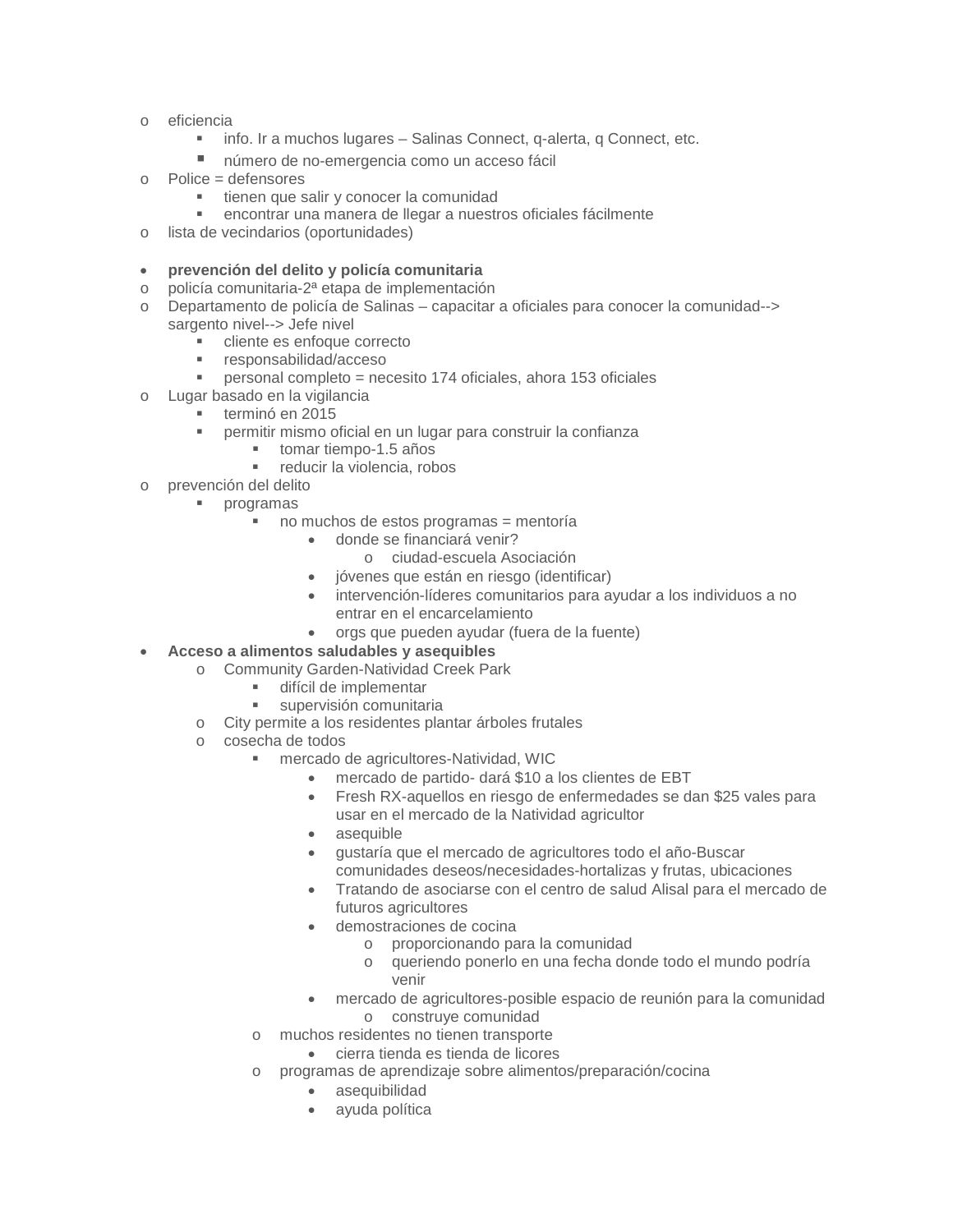- ¿Qué tipos de alimentos?
- timing de los mercados
- Alma
- o Ideas:
	- ¿camión/autobús fresco
		- o financiación?-camión/bus, personal, equipo
		- o propuesta, financiación, ruta/tiempo
	- impuesto sobre la comida chatarra luego permitir que el dinero para ir a los programas-ir a la derecha lugar
	- Ordenanza de la ciudad-comida rápida/bebidas cirugía-impuestosembellecimiento de la zona
	- Ajustar anuncios = aumentar las demandas de alimentos saludables
	- sostenibilidad
		- o personas autosuficientes
			- ¿Cómo iniciar un jardín en sus patios traseros?
- **Centrándose en estilos de vida saludables**
	- o proporcionar información sobre los recursos que combaten los hábitos insalubres programas de salud mental, educación, 12-Step, rehabilitación
	- o raíz causas-gravar no impediría a la gente de comprar alcohol, tabaco
		- **Fall recursos-tratamiento**
	- o Personas educadas acerca de la actividad física
		- hacer Salinas un lugar para caminar/trotar/ciclismo como Soledad
	- o senderos
		- $\blacksquare$  fijar concrease en caminos
		- accesibles
	- o oportunidades para que la gente se reúna para ejercitar
		- **Cyclovia** 
			- México hace algo por igual cada domingo
		- crear espacios para caminar
	- o comer saludable y estilo de vida
		- los niños empiezan por ver lo que los padres están haciendo-conducir con el ejemplo
		- retrasar la exposición el mayor tiempo posible
		- **Cómo podemos prevenir los problemas?**
	- o cuestiones de zonificación
		- tiendas de comestibles y comida rápida zona libre
		- distribución de alimentos saludables primero en la tienda de comestibles-lo primero que el cliente ve
	- o causas raíz
		- nivel de la calle es lo que terminan dando a ti mismo y otros
		- **Exercise Exercise Exercise**
	- **acceso a la salud física y mental**
- o organizaciones de salud
	- o proporcionar talleres
	- más acceso/construcción de conocimiento
	- o salud mental
	- o comunidad tiene miedo de preguntar porque "podrían estar locos" estigma
	- o salud mental conectada a la violencia ( intervención)
		- cuidado preventivo (más!)
		- CCA-promotoras
			- conducta salud y salud Departamento
	- o clinica de salud
	- o no hay tiempo suficiente con el doctor
	- o subfinanciado
	- o libre-clínica ejemplo en Tri-Cities, WA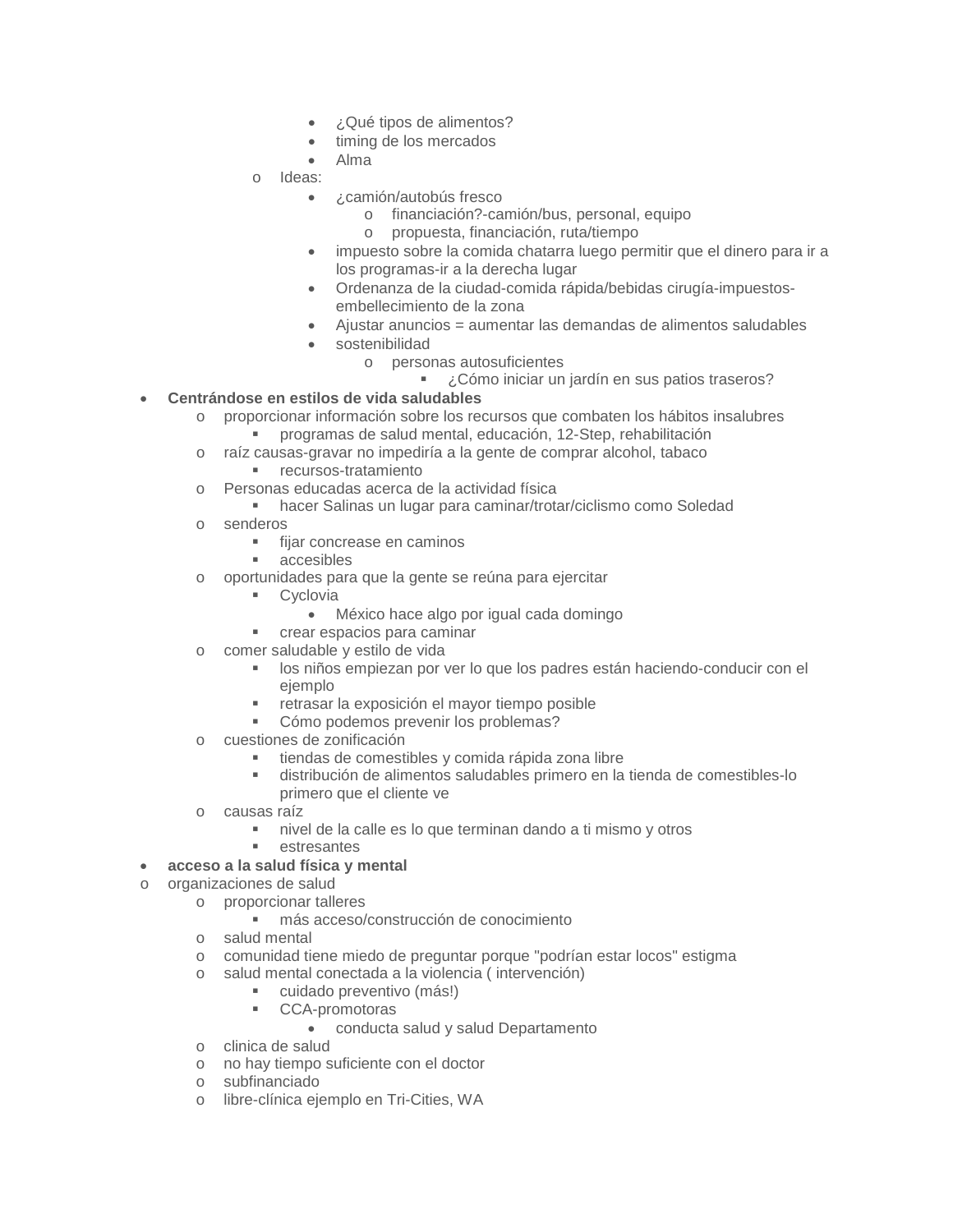#### **Próximos pasos**

- **seguimiento:**
	- o traer vecindarios lista
	- o traer CPTED evaluación
- **próximas reuniones temas (temas específicos podrían aumentar la asistencia):**
	- o abril: estilo de vida saludable y comida sana y acceso
	- o mayo: Dario-presentación sobre prevención del delito , iluminación-diseñe para prevenir crimen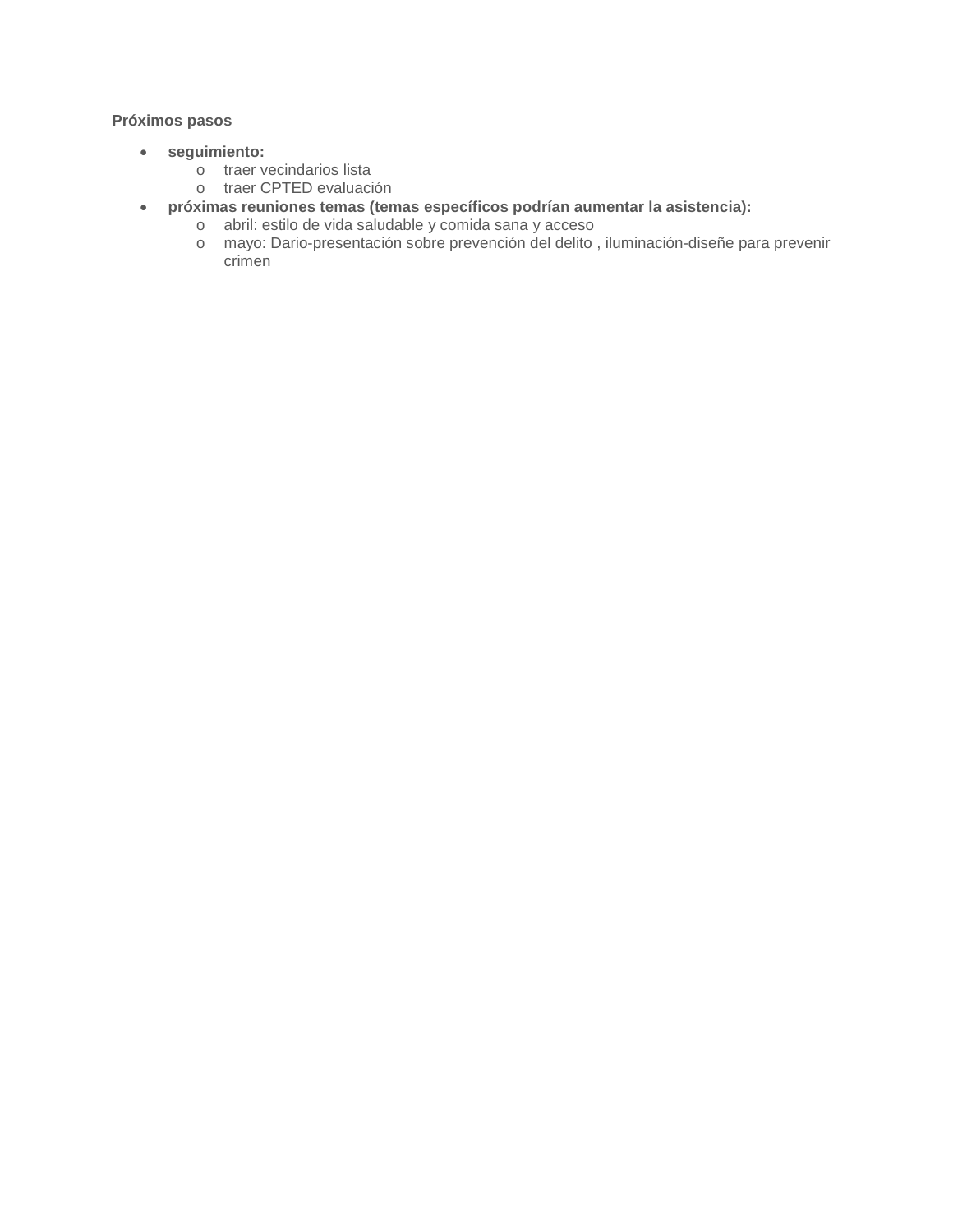

# **Minutes**

# **Alisal Vibrancy Plan Economic Development Group Meeting March 23, 2018 6-8 PM Firehouse Rec Center, 1330 E Alisal St Meeting Facilitator: Lisa, Oscar, Adriana, Gerry**

Icebreakers: Maria

#### **What would you like to see in Alisal?**

- More things/ activities for kids.
- More stores.
- Library. Café shops. (books)
- Youth -> Splash pad. (water playground)
- Safety
- Parking (basketball, fútbol)
- Parking in front of businesses.
- Community events.
- Plaza in the heart of the city.
- Arts, digital, café (tie to Carr Lake)
- More open space. (parks)
- After school recreation in all schools.
- Joint use agreements with schools and open field.
- Business incubators ( one stop support)
- Assist informal businesses.
- Financial Security

Rompehielos: Maria

#### **¿Qué te gustaría ver en Alisal?**

- Más cosas/actividades para los niños.
- Más tiendas. Bibliotecas
- Tiendas de café. libros)
- (patio del agua) seguridad
- Seguridad
- parking (baloncesto, fútbol)
- Parking frente a negocios.
- Eventos comunitarios.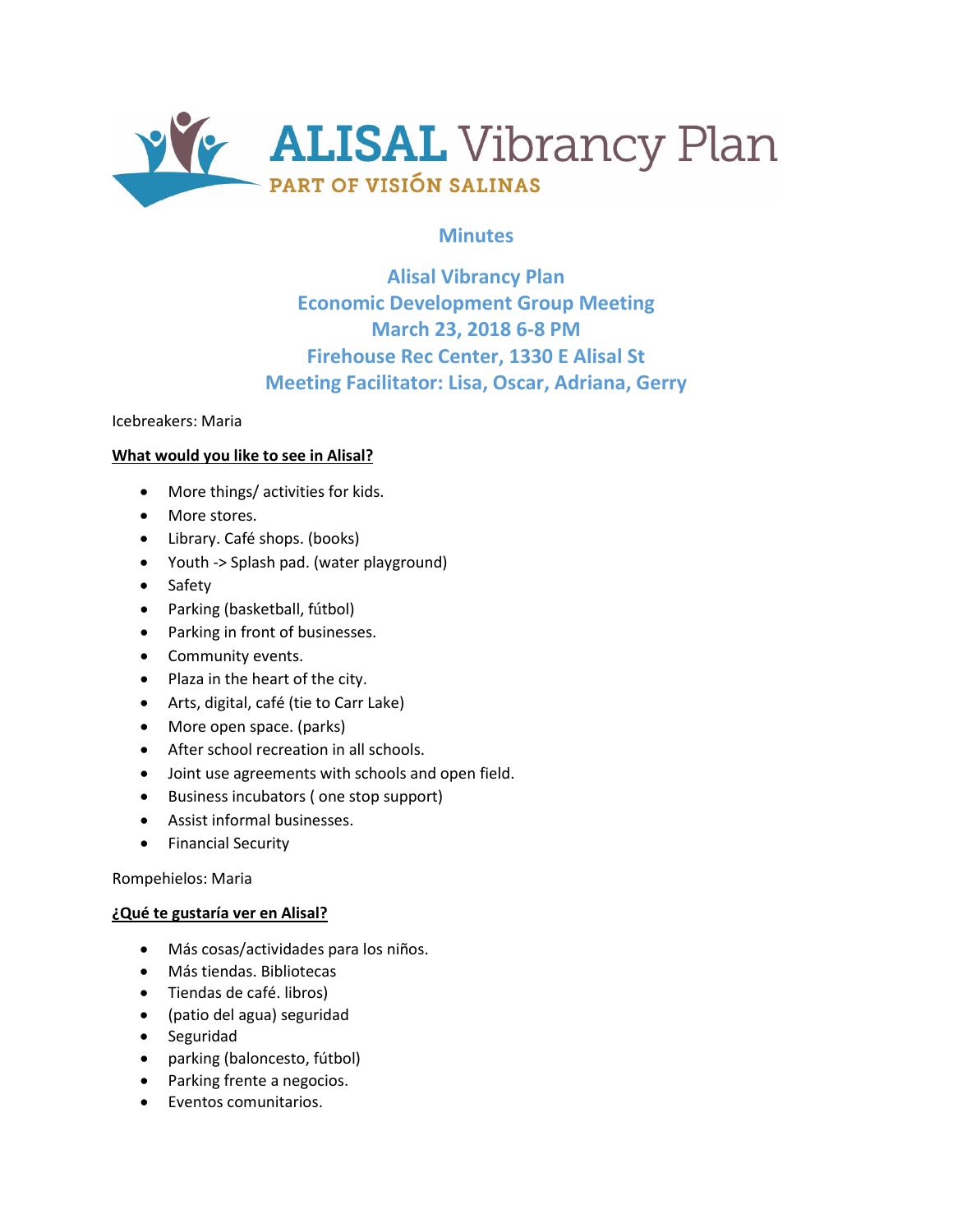- Plaza en el corazón de la ciudad.
- Arts, digital, café. (tie to Carr Lake)
- Más espacio abierto. parques)
- después de la recreación escolar en todas las escuelas.
- acuerdos de uso conjunto con las escuelas y el campo abierto.
- Incubadoras de negocios. (One stop support)
- asiste a negocios informales.
- Seguridad financiera

Content Development Guide: Lisa

#### **Content Development Process and Guide Overview.**

- City should hire a person that can assist and guide (bilingual) someone open a business and permits.
- Have community "lonches" that can guide support group too.
- Research other cities that have those programs.
- Create "eco-system" that allows collaborating or use schools and existing migrant programs/ family resource centers.
- Create relationship with school districts.
	- o Present resources and at parent meeting or resource.
- Create an inventory of available kitchen spaces
	- o City create list of restaurants that are willing.
- Artesinal center and craft fairs. 50/50 program to assist businesses that want to fix there building.
	- o Embrace the culture in standards.
- Rent control for merchants.
	- o Absentee owners.
	- o Property owners have no interest in fixing buildings.
	- o Provide assistance to educate business owners on negotiating rent.
	- o SF "Med"
	- o Educate.
	- o Regulate swap meets or people who sublease.
- Zoning
	- o Distributed Alisal Land Use plan.
- May 8 Land Use Workshop
- April 29 Empersario Latino
	- o Sherwood Hall (8:30am-4:00pm) & 15
	- o Successful business
	- o Finance
	- o Loans
- Next meeting on April 19 at 6pm
	- o Sylvia will be out April 10-17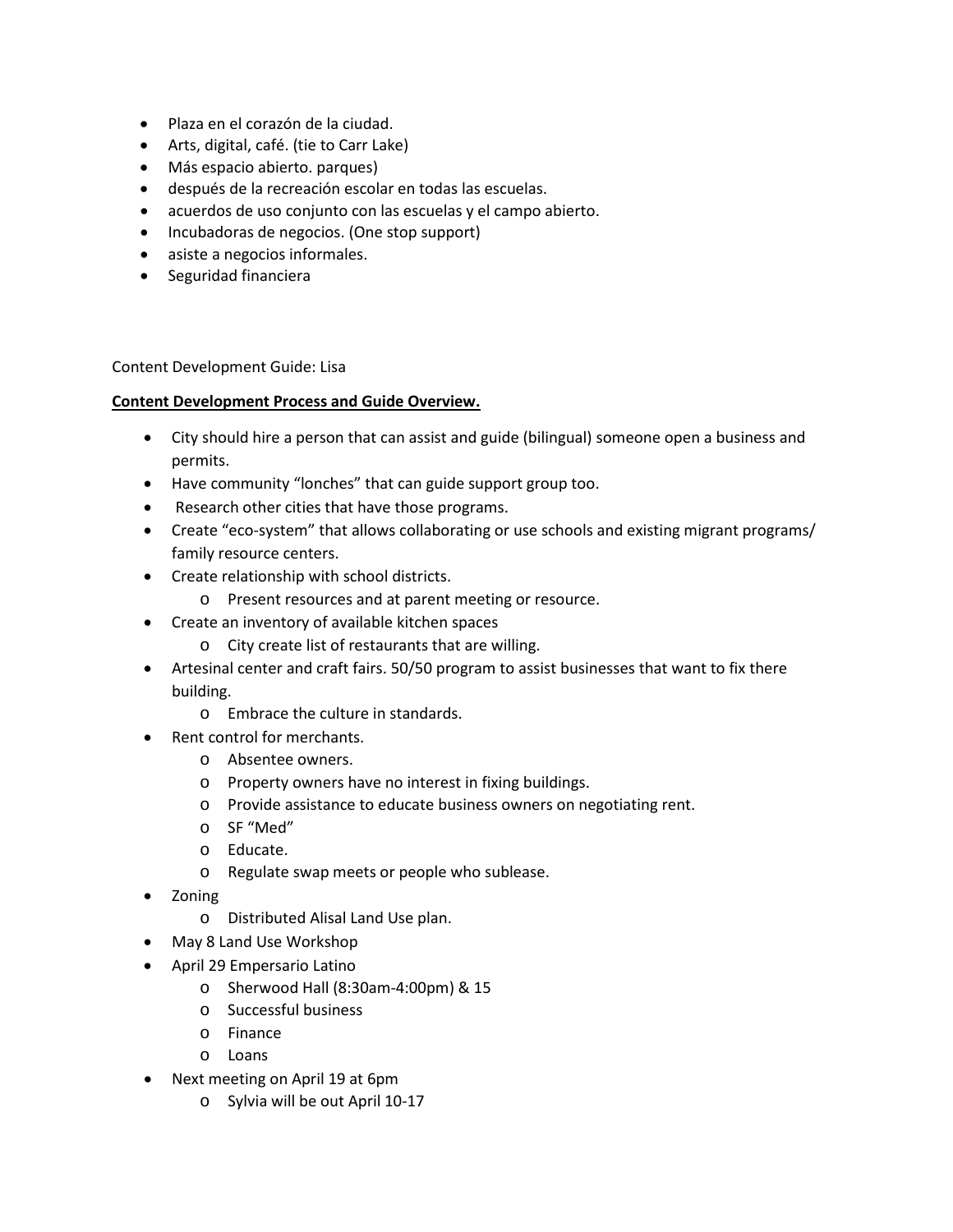#### **Guía de desarrollo de contenido: Lisa**

- Ciudad debe contratar a una persona que puede ayudar y guía (bilingüe) alguien abrir un negocio y permisos.
- Tener comunidad "lonches" que puede guiar al grupo de apoyo también.
- Investigue otras ciudades que tienen esos programas.
- crear "eco-sistema" que permite colaborar o utilizar las escuelas y los programas migratorios existentes/centros de recursos familiares.
- Crear relación con los distritos escolares.
	- o los recursos actuales y en la reunión o recurso de los padres.
- Crear un inventario de espacios de cocina disponibles
	- o Ciudad Crear lista de restaurantes que están dispuestos.
- Centro Artesinal y ferias artesanales. 50/50 programa para ayudar a las empresas que quieren arreglar allí edificio.
	- o abrazan la cultura en estándares.
- Control de alquiler para comerciantes.
	- o Dueños ausentes. los propietarios de propiedades de no tienen interés en arreglar edificios.
	- o proporciona asistencia para educar a los propietarios de negocios en la negociación de alquiler.
	- o SF "Med"
	- o educar.
	- o Regular las reuniones de swap o las personas que subarrendan.
- Zonificación
	- o distribuido plan de uso de suelo Alisal.
- 8 de mayo taller de uso de la tierra
- 29 de abril empersario Latino
- Sherwood Hall (8:30am-4:00PM) y 15
- exitoso negocio
- Finance
- Préstamos
- próxima reunión el 19 de abril a las 6pm
- Sylvia saldrá el 10-17 de abril.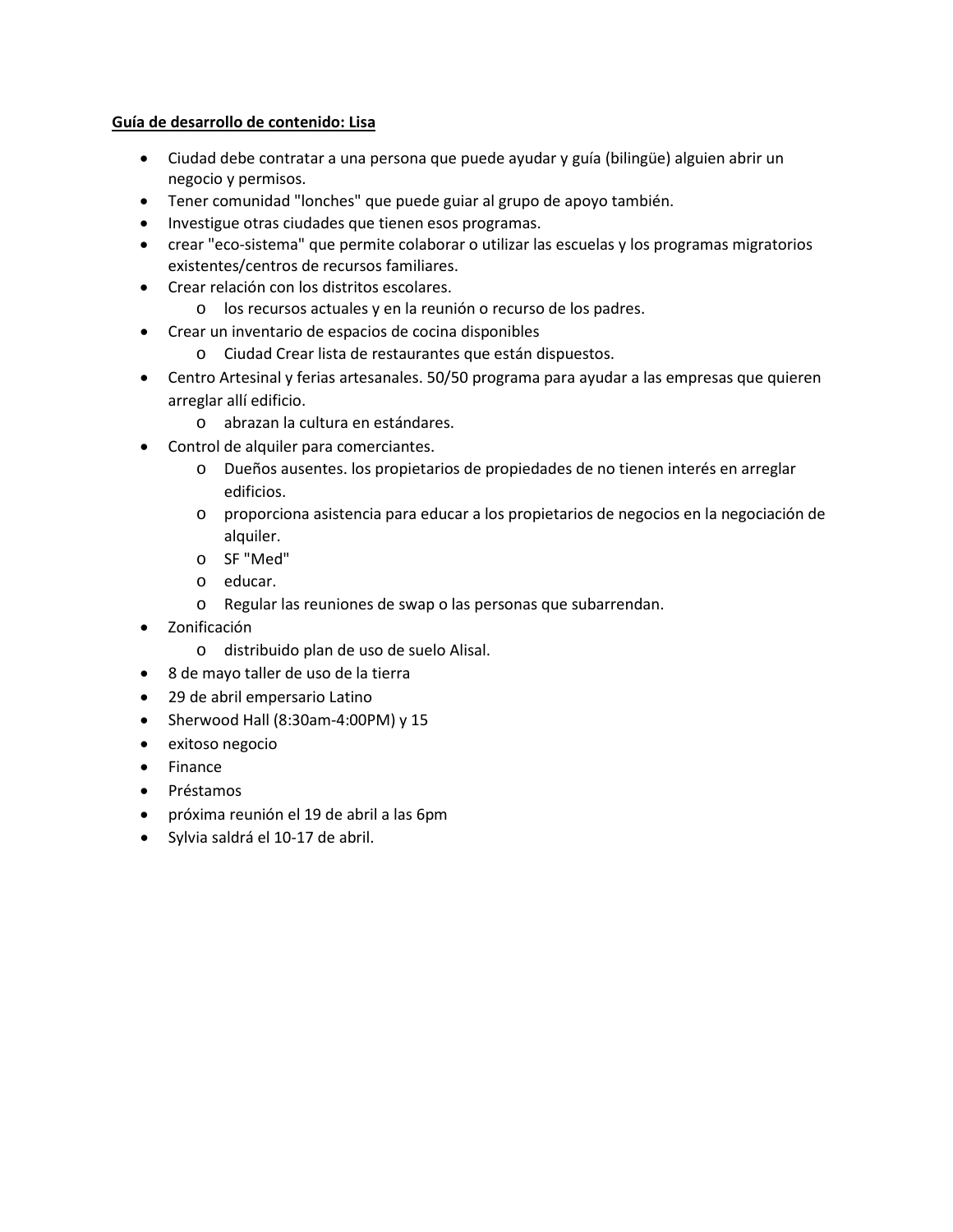

# **Summary**

# **Housing Working Group Meeting**

March 21, 2018, 6-8 PM Firehouse Rec Center, 1330 E Alisal St

# **1. Review Minutes - Last Housing Group Meeting – Feb 21, 2018**

- The concern for displacement and how this will work was a concern that needed to be added under the Rental Registration and Inspection Program as it could negatively affect the community.
- A small correction needed to be made in the Spanish translation regarding Accessory Dwelling Units (ADU). That modification has been made.
- **2. Rental Registration and Inspection Program – Lorenzo Sanchez – Presentation** 
	- Purpose of the Residential Inspection Program: It's a systematic inspection program for all residential rental properties to promote public health and safety by ensuring safe living conditions that may affect:
		- o Occupant's safety
		- o Structural integrity of the building
		- o The surrounding neighborhood
	- Types of Inspection
		- o Self-Certification
		- o City Inspection
	- Exemptions from the program
		- o New Construction
		- o Owner Occupied Properties
		- o Mobile Home Parks
		- o Government Agency Inspected
		- o Hotels and Motels
	- Inspection Process (areas that inspections are going to look for)
		- o Inspections for single units

| Legible        | Storage Of Junk | <b>Dumpsters</b> | Foundation         | Inoperable |
|----------------|-----------------|------------------|--------------------|------------|
| And            | And Rubbish/    |                  | Vent               | Vehicles   |
| <b>Visible</b> | Overgrown       | <b>Trashcans</b> | Screens /          |            |
| <b>Address</b> | Vegetation      |                  | <b>Crawl Space</b> |            |
|                |                 |                  | Covers             |            |
| Water          | <b>Exterior</b> | <b>Exterior</b>  | Electrical         | Roof       |
| <b>Heaters</b> | Walkways / Exit | Lighting         | Panels             | Stairways  |
|                | Passageways     |                  |                    |            |
|                |                 |                  |                    |            |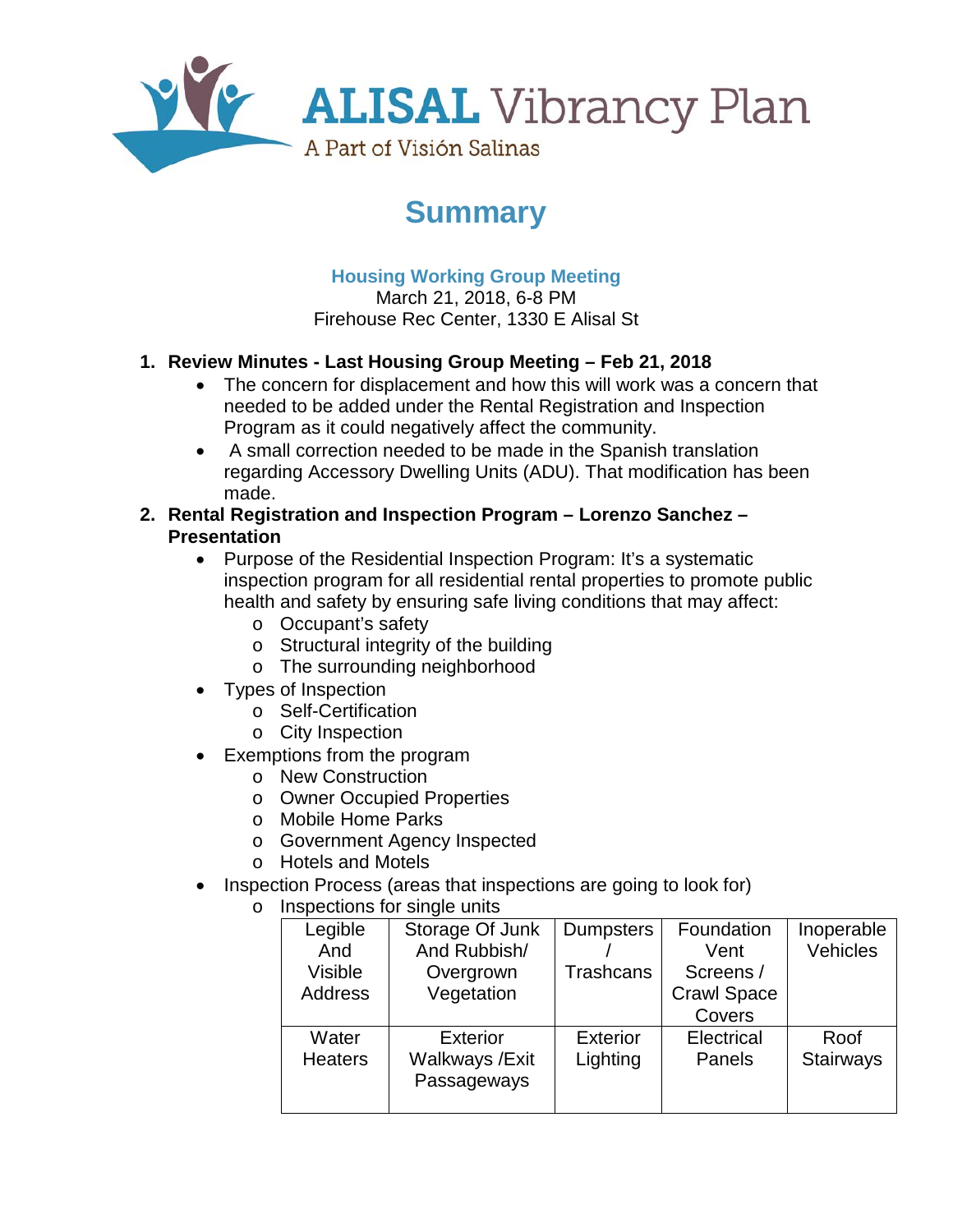

o Extra areas of inspections for multi-family dwellings

| Fire         | Fire      | Electrical / | <b>Existing fire</b> |  |
|--------------|-----------|--------------|----------------------|--|
| extinguisher | sprinkler | Gas meters   | lanes                |  |
|              | systems   |              | clearly              |  |
|              |           |              | marked               |  |

- Why is the Rental Inspection Program Considered?
	- o To safeguard the stock of decent, safe, and sanitary rental housing through the participation of owners, tenants, the City and the community in the Rental Housing Inspection Program.
	- o To identify substandard residential buildings and dwelling units and ensure the rehabilitation or elimination of those buildings and dwelling units that do not meet minimum building safety and housing code standards or is not safe to occupy.
	- o To "Preserve and Enhance" the quality of life for residents who live in these buildings and dwelling units.
	- o Keep in mind on the impact of our community This is a major benefit for the neighborhoods which host these structures.
	- o It has been noted over the years, some of these residential rental buildings and dwelling units are:
		- **Substandard**
		- **•** Over-crowded
		- **Unsanitary and unsafe**
	- o This Program also serves to seriously compromise the integrity and residential quality of City neighborhoods through such factors as:
		- **•** Deferred property maintenance
		- **Proliferation of vehicles-attributable to the multiple tenants** who rent these properties
		- Accumulation of excess trash and debris on or about the properties
	- o With this Program, the City further intends to abate on-going nuisances and gain compliance with Zoning Code issues, relative to rental properties. This proactive Program will help improve citizen satisfaction in their housing and neighborhoods.

## **3. Rental Registration and Inspection Program – Lorenzo Sanchez – Discussion**

• The group express concern as to what is going to happen to people living in garages and illegal units. There is a big concern that this will displace a significant number of families not only in the Alisal, but all over the City.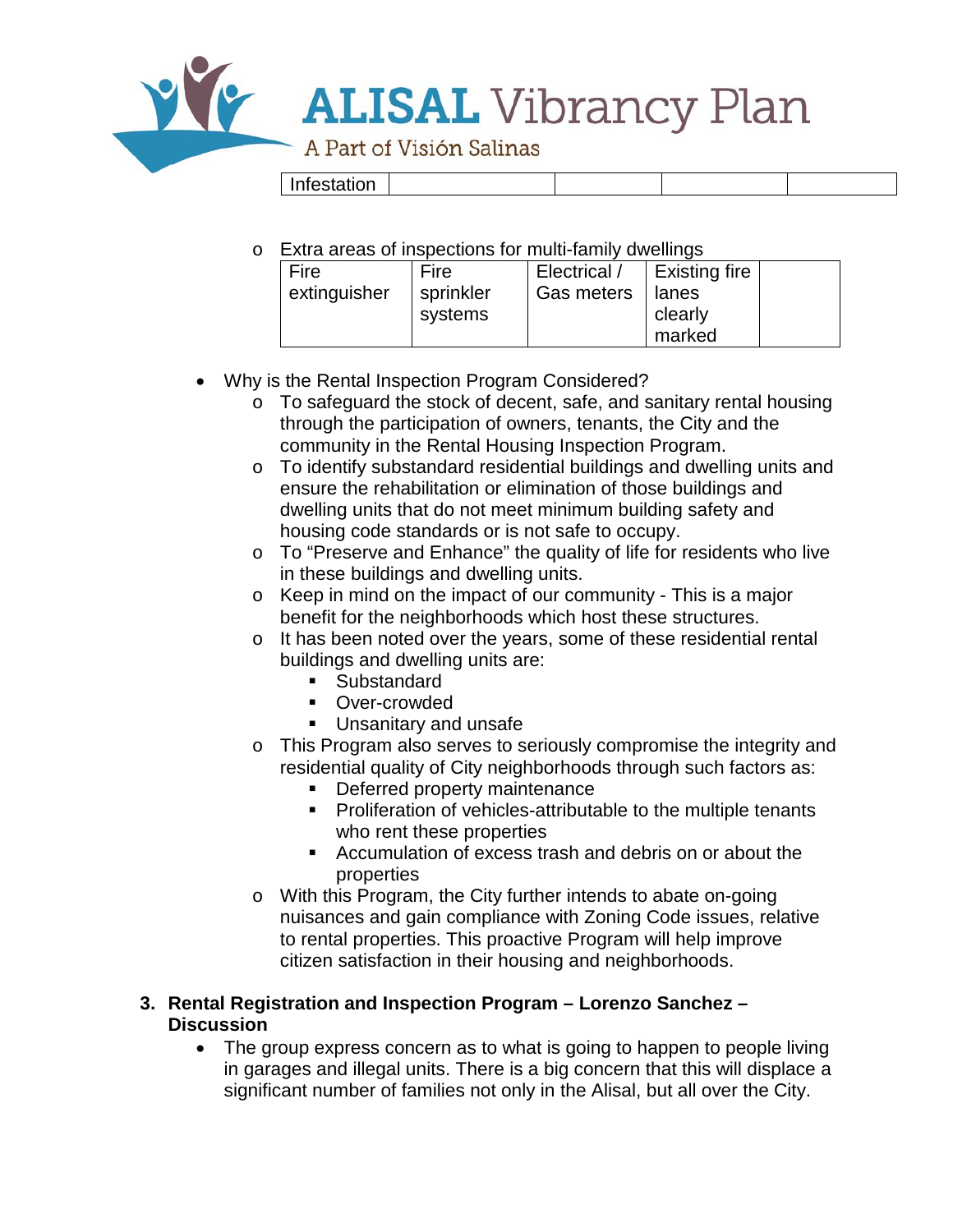

- Lorenzo explained that even though this program that does yet exist in the City, but that if City Council were to approve a program like this one, it will be phase over a 5-year term to ensure that the impacts of displacement are reduced.
- Lorenzo explained to the group that under California law, tenants could hire a lawyer to request a 3-month rent relocation assistance from the landlord or property owner.
- The group was also informed that the City change its zoning requirements to make it easier for the construction of Assessor Dwelling Units, and this includes the conversion of garages.
- The group mentioned that if garages are converted and new Accessory Dwelling Units are constructed, if the people previously living there will be able to return and rent the unit.
- The group had several questions:
	- o How can we ensure that people that have been displace by legal unit conversions can come back?
	- o How can we prevent displacement?
	- o Rental Registration and Inspection Program affected Santa Cruz?
		- **Lorenzo gave the following answers:**
		- Help and assist landlords fix things that they did not know were incorrect
		- The City could say that they had a good and healthy rental housing stock
		- The City had a 30% fire reduction
- The group is concern that the Rental Registration and Inspection Program would reduce the number of available units in the community which already has no units for rent.

# **4. Housing Policies - Accessory Dwelling Units – Discussion**

- The group thinks that they should be greater assistance to owners in the following ways:
	- o Generate a list of contactors, draftsman, architects, and engineers that know how to do ADUs
	- o Develop a loan program to assist low income home owners that want to develop an ADU in their property
	- o Waive Impact Fees (traffic, school, sewer, gas, water)
- The group also suggested that the money collected from the Rental Registration and Inspection Program could be used as seed money to develop the loan program
	- o If implemented the program will have two sources of funding: registration and annual inspections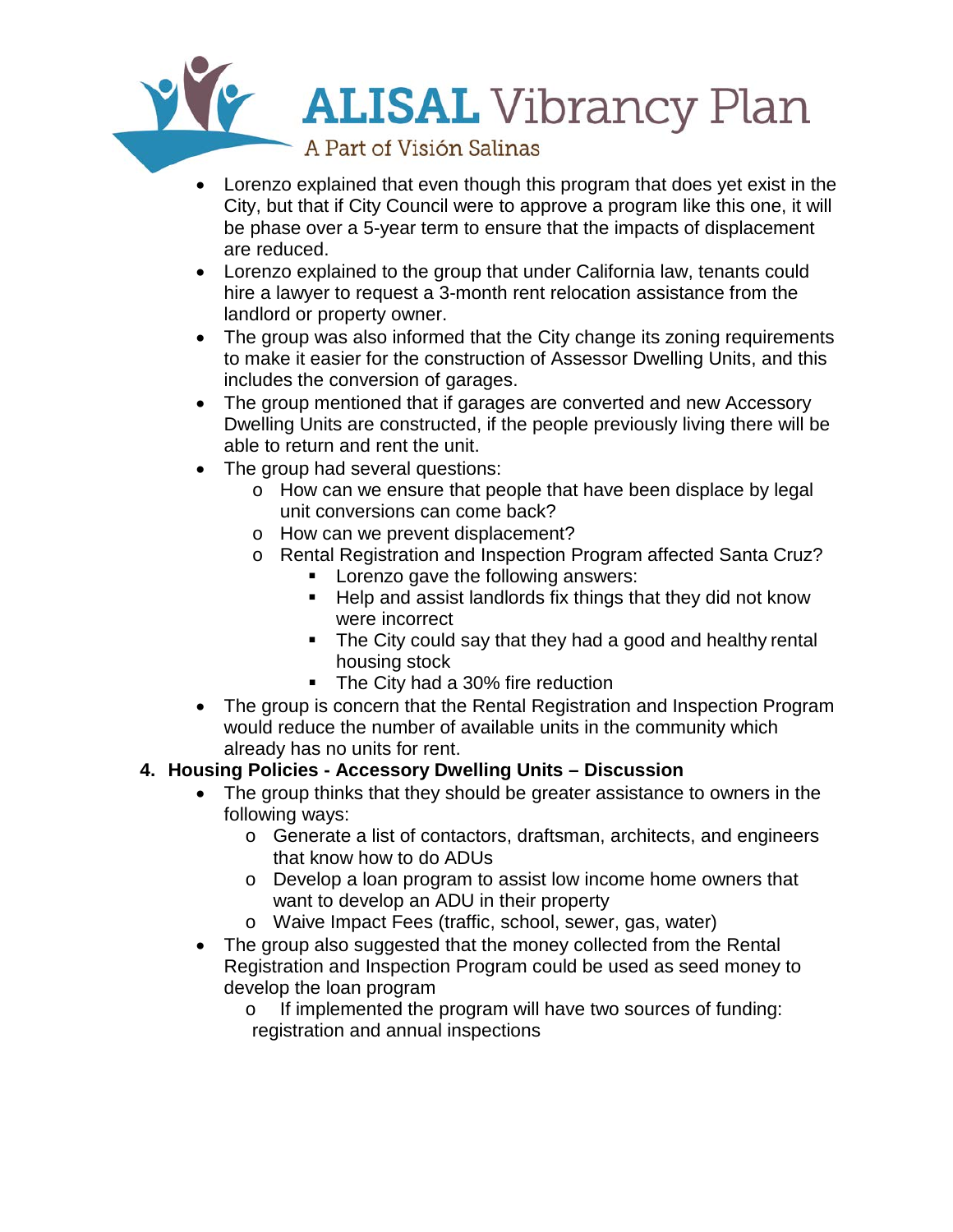

# **5. Housing Policies – Short and Longer-Term Goals Discussion**

- The group feels that for people in the Alisal and the East of Salinas need to see the that Alisal Plan is going to bring good changes to the community by accomplishing short term goals that are realistic and that have a physical impact in the environment and in their lives.
- Definitions for time:
	- oShort Term: 6 months- 1 Year
	- o Medium Term: 1-3 years
	- o Longer Term: 3-6 years
- Projects or polices to be implemented short term:
	- o Community Wide Event Paint Homes in the neighborhood
	- o Program to plant more trees in homes, streets and parks
	- o Generate garbage collection program (have several events throughout the year)
- **6. The group wants to learn more about the Inclusionary Program and how it functions.** 
	- Informed the group that next meeting we could possibly have a short preservation about the Inclusionary Program
- **7. The group also wants to learn more about Rent Control as well as other Housing Laws that have been enacted in California**
	- Group members were going to send Luis Ochoa the laws that they were referring during the group presentation
	- The group was informed that in the April Working Group Meeting, we will be having an expert on Rent Control give a presentation.
- **8. Other Items of Discussion** 
	- Housing Tour will be happening sometime in May
	- The following items were distributed
		- o Community Discussion on Housing Flyer March 29, 2018
		- oAlisal Plan Housing Working Group Recruiting Flyers
		- oADU Draft Brochure
		- o Housing Tour Possible Sites
		- oTierra at Monte Bella Development Contact Information Inclusionary Homes

# **9. Discuss Review Process for Affordable Housing Units -Housing Authority**

• Discuss in April Meeting – Run out of time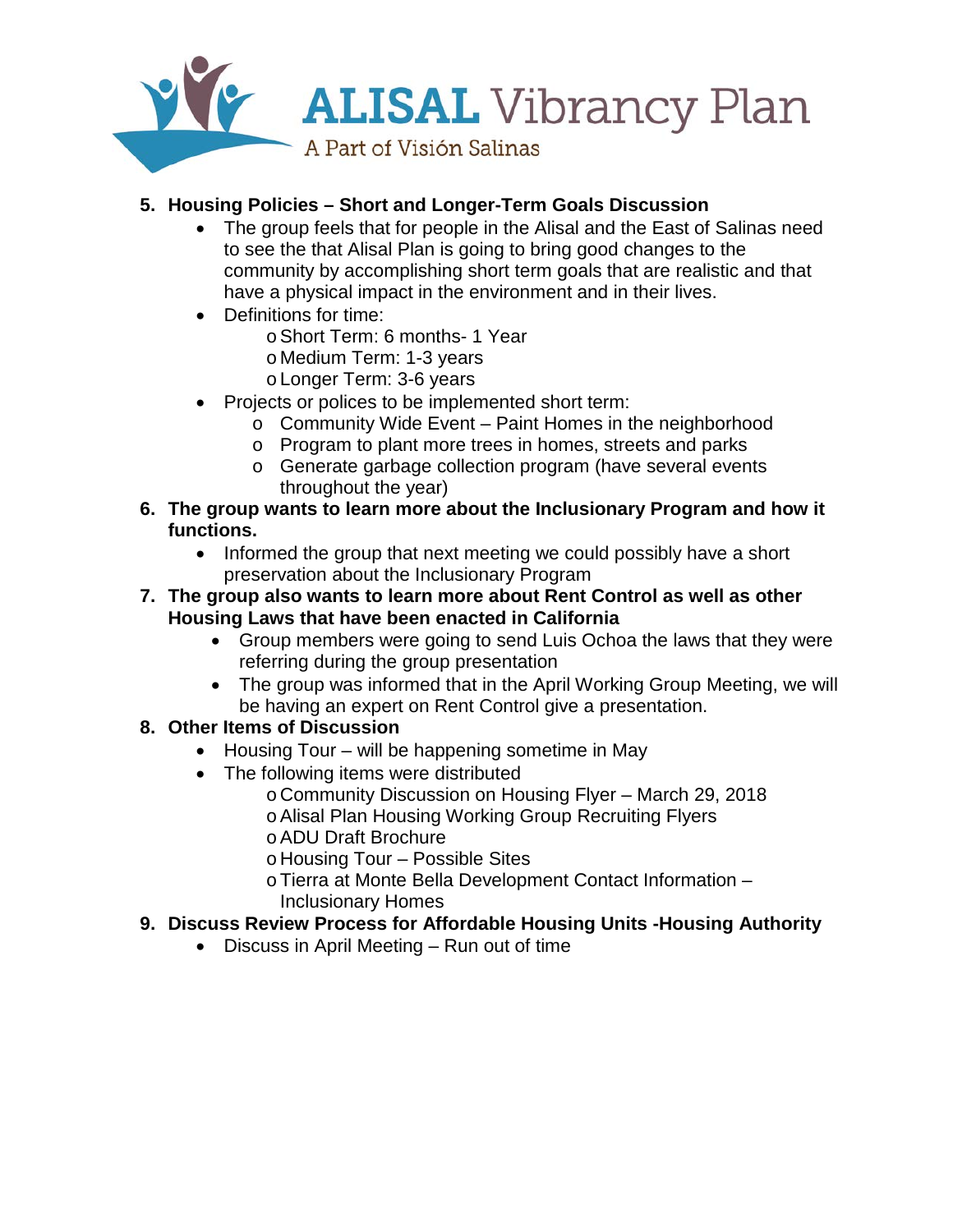

# **Resumen**

**Junta del Grupo de Trabajo de Vivienda** Marzo 21, 2018, 6-8 PM Firehouse Rec Center, 1330 E Alisal St

# **10.Repaso de Minutos – Ultima Reunión del Grupo de Vivienda – Feb 21, 2018**

- La preocupación por el desplazamiento y el cómo funcionará fue una preocupación que necesito ser agregada al Programa de Registración e Inspección de Alquiler, debido a que podría afectar a la comunidad negativamente.
- Una pequeña corrección se hecha al documento en Español de Unidades con Accesorio Secundario (ADU). La modificación ya ha sido hecha.

## **11.Programa de Registración e Inspección de Alquiler Presentación - Lorenzo Sánchez**

- El propósito del Programa de Registración e Inspección de Alquiler: Es un programa sistemático de inspección para todas las propiedades residenciales de alquiler, para promover la seguridad y la salud pública, asegurando condiciones de vida seguras, que podrían afectar:
	- o La seguridad de los ocupantes
	- o La Integridad estructural del edificio
	- o El vecindario y sus alrededores
- Tipos de Inspección
	- o Auto Certificación
	- o Inspección de la Ciudad
- Excepciones del Programa
	- o Construcciones Nuevas
	- o Propiedades Ocupadas por el Dueño
	- o Parques de Viviendas Móviles
	- o Agencias Inspeccionadas por el Gobierno
	- o Hoteles y Moteles
- Proceso de Inspección

(áreas a tratar en las inspecciones)

o Inspecciones para unidades singulares

| <b>Direcciones</b><br>Visibles y<br>Legibles | Almacenamiento<br>de Basura /<br>Vegetación<br>Crecida | Contenedores<br>de Basura /<br><b>Basureros</b> | Ventilación de<br>Fundación /<br>Cubiertas de<br>Rastreo | Vehículos<br>Inoperables<br>les |
|----------------------------------------------|--------------------------------------------------------|-------------------------------------------------|----------------------------------------------------------|---------------------------------|
| Calentadores<br>de Agua                      | Pasarelas<br><b>Exteriores / Pasos</b><br>de Salida    | Iluminación<br><b>Exterior</b>                  | Paneles<br>Eléctricos                                    | Techos y<br><b>Escaleras</b>    |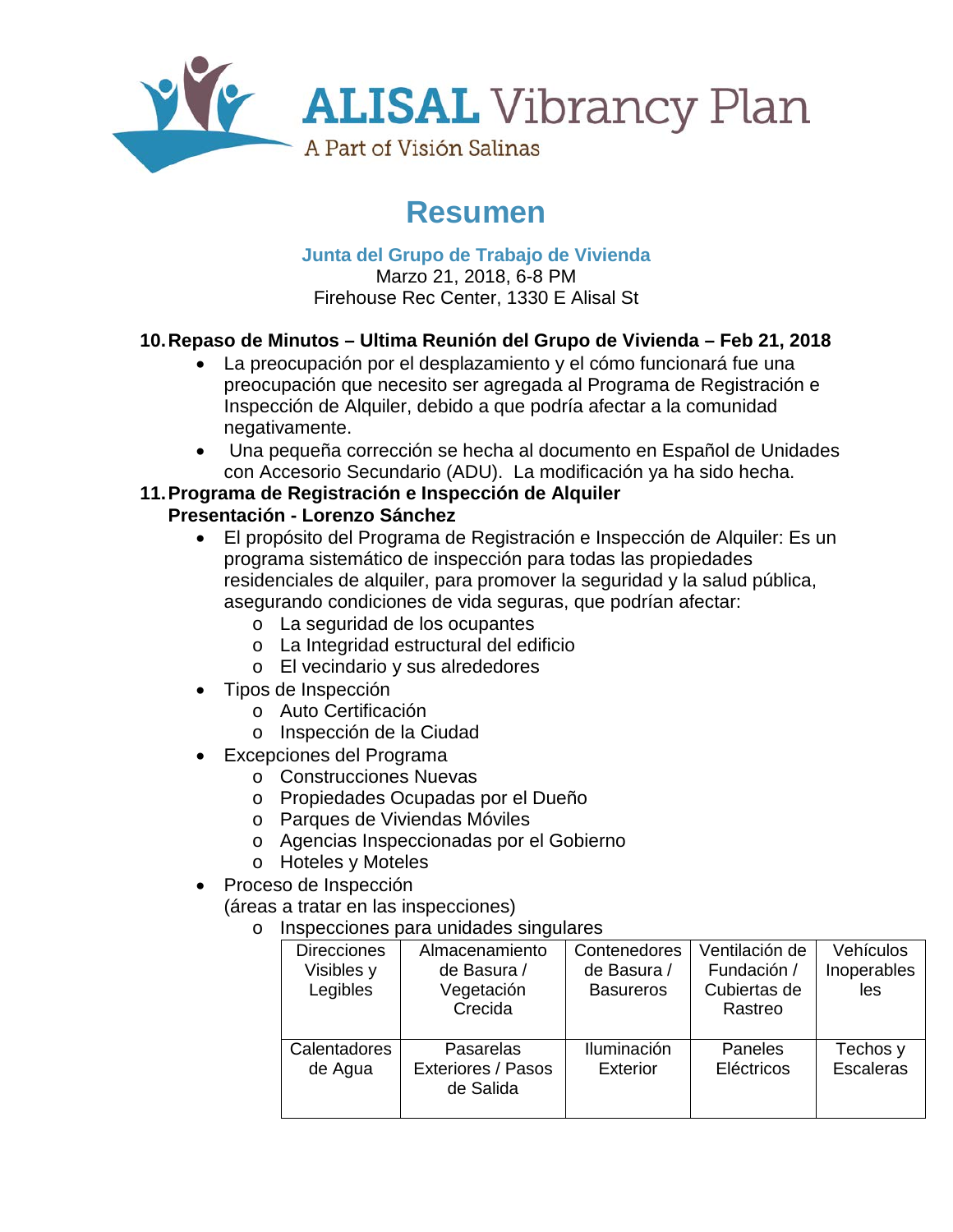

Infestación

o Áreas extras de Inspección para multifamiliares dobles

| <b>Medidores</b><br>Extinguidor de<br>Líneas de<br>∣Sistema de<br>Eléctricos /<br>Rociadores<br>Fuego<br>Fuego<br>claramente<br>Gas<br>contra<br>Incendios<br>marcadas |
|------------------------------------------------------------------------------------------------------------------------------------------------------------------------|
|------------------------------------------------------------------------------------------------------------------------------------------------------------------------|

- ¿Porque Considerar el Programa Registración e Inspección de Alquiler?
	- o Para salvaguardar los valores de las unidades de alquiler y que estas sean decentes, seguras y saludables, mediante la participación de los dueños, inquilinos, la ciudad y la comunidad en el Programa de Registración e Inspección de Alquiler.
	- o Para identificar edificios deficientes y unidades de doble vivienda, y para asegurar la rehabilitación o eliminación de aquellos edificios y unidades dobles que no cumplan el estándar mínimo del código de seguridad y vivienda, o que no sean seguros para ser ocupados.
	- o Para "Conservar y Mejorar" la calidad de vida de los residentes de dichos edificios o unidades de doble vivienda.
	- o Tener en mente el impacto de nuestra comunidad Este es un gran beneficio para los vecindarios que contienen estas estructuras.
	- o Se ha notado a través de los años que algunas de estos edificios residenciales de alquiler y las unidades de doble vivienda son:
		- **Deficientes**
		- **Sobre pobladas**
		- **Insalubres e Inseguras**
	- o Este programa, también sirve para solventar seriamente la integridad y calidad residencial de los vecindarios de la ciudad mediante factores como:
		- Mantenimiento diferido de las propiedades
		- Proliferación de vehículos atribuible a los múltiples inquilinos que rentan estas propiedades
		- Acumulación de excesos de basura y escombros, dentro y en cercanías a las propiedades
	- o Con este programa, la ciudad, además tiene la intención de eliminar las molestias continuas, y ganar conformidad en los problemas de código de zona relacionados a las propiedades de alquiler. Este programa proactivo, ayudará a mejorar la satisfacción de los ciudadanos, tanto en sus casas como en sus vecindarios.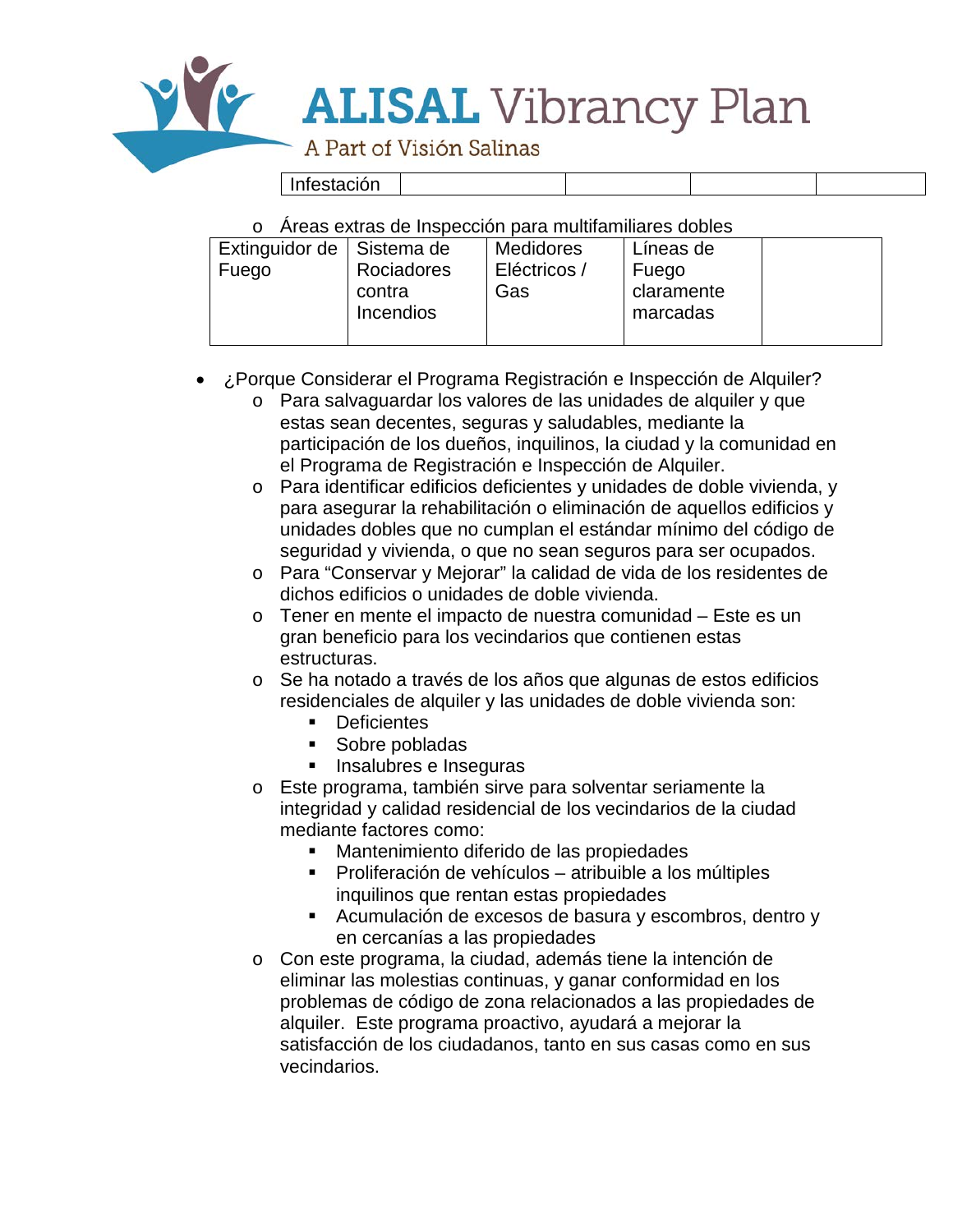

- **12.Programa de Registración e Inspección de Alquiler- Discusión - Lorenzo Sánchez** 
	- El grupo expresa preocupación acerca de lo que pasará con las personas que viven en garajes y unidades ilegales. La preocupación es que un significante número de familias sean desplazadas, no solo en el Alisal, pero también en toda la ciudad.
	- Lorenzo explico, que, aunque este programa aún no existe en la ciudad, pero que, si el consejo lo aprobara un programa como tal, este sería estipulado a por lo menos 5 años, para asegurar la reducción en el impacto de desplazamientos.
	- Lorenzo explico al grupo que, bajo la ley de California, los inquilinos podrían contratar un abogado para solicitar unos 3 meses de asistencia económica de parte de los dueños de las propiedades.
	- El grupo también fue informado de que la ciudad cambia sus requerimientos de zona para facilitar las construcciones de unidades de doble vivienda, la cual incluye la conversión de garajes.
	- El grupo menciono que, si los garajes son convertidos y nuevas unidades de accesorio secundario son construidas, si las personas que previamente vivían ahí, podrían regresar a rentar la unidad.
	- El grupo tubo varias preguntas:
		- o ¿Como asegurar que las personas que hayan sido desplazadas por la conversión legal de una vivienda, puedan regresar?
		- o ¿Como prevenir el desplazamiento?
		- o ¿El Programa de Registración e Inspección de Alquiler, afecto Santa Cruz?
			- **Lorenzo ofreció las siguientes respuestas:**
			- Ayudar y dar asistencia a los dueños de propiedades a reparar cosas que no sabían que estaban incorrectas
			- La ciudad podría decir que ellos tenían una buena y saludable vivienda de alquiler
			- La ciudad tenía un 30% en reducción de incendios
	- El grupo está preocupado de que el Programa de Registración e Inspección de Alquiler va a reducir el número de unidades de vivienda disponibles en la comunidad, la cual por ahora no cuenta con disponibilidad de unidades de alquiler.

# **13.Políticas de Vivienda – Unidades de Vivienda Doble – Discusión**

- El grupo piensa que ellos podrían ser de mejor ayuda para los dueños de propiedades en las siguientes formas:
	- o Generando una lista de Contratistas, dibujantes, arquitectos, ingenieros, que conozcan cómo hacer trabajar las Unidades de Vivienda Accesorias (ADUs por sus siglas en inglés)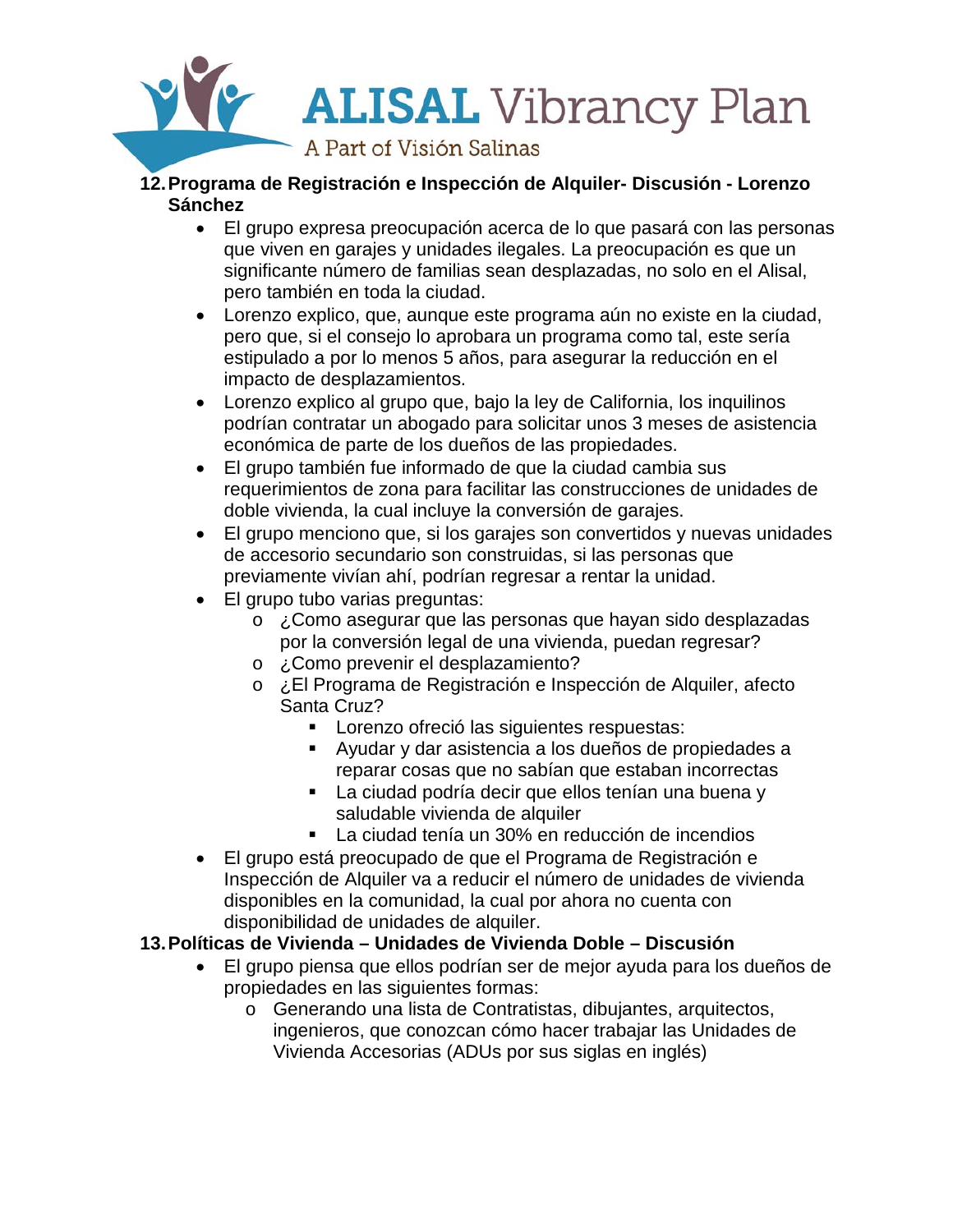

- o Desarrollar un programa de préstamos para darle asistencia a dueños de bajos recursos que quieran desarrollar una Unidades de Vivienda Accesorias en su propiedad
- o Descartar costos de Impacto (tráfico, escuelas, alcantarillado, gas, agua)
- El grupo también sugirió que el dinero colectado del Programa Registración e Inspección de Alquiler, podría ser utilizado como dinero semilla para el desarrollo del programa de préstamos
	- Si el programa fuese implementado, tendría dos fuentes de fondos: registraciones e inspecciones anuales

# **14.Políticas de Vivienda – Discusiones de Metas de Corto y Largo Tiempo**

- El grupo siente que para que la gente en El Alisal y el Este de Salinas, se necesita que se vea que el plan traerá cambios buenos para la comunidad, logrando metas realísticas a corto tiempo y de impacto físico, tanto en el ambiente como en sus vidas.
- Definiciones de tiempo:
	- oPlazo Corto: 6 meses 1 año
	- oPlazo Medio: 1-3 años
	- oPlazo Largo: 3-6 años
- Proyectos o políticas a ser implementadas a corto plazo:
	- o Evento de comunidad general Pintar casas en el vecindario
	- o Programa de plantación de más árboles en casas, calles y parques
	- o Generar programa de recolección de basura (tener varios eventos durante el año)
- **15.El grupo quiere aprender más acerca del programa inclusivo y su funcionamiento.** 
	- El grupo fue informado de que la próxima reunión podría incluir una pequeña presentación acerca del Programa Inclusionario
- **16.El grupo también quiere conocer más acerca del Control de Renta, al igual que otras leyes de vivienda que hayan sido promulgadas en California**
	- Los miembros del grupo mandarían a Luis Ochoa, las leyes de interés que dieron referencia, durante la conversación del grupo.
	- El grupo fue informado que, en la reunión de abril, tendremos un experto en control de renta estaría impartiendo una presentación.

# **17.Otros Temas de Discusión**

- Tour de Vivienda será efectuado en mayo
- Se distribuyeron los siguientes artículos:
	- oVolante de Discusión Comunitaria marzo 29, 2018
	- oVolante de Reclutamiento del Plan Alisal
	- oADU Muestra de Panfleto
	- oTour de Vivienda Posibles Locaciones
	- o Desarrollo de Monte Bella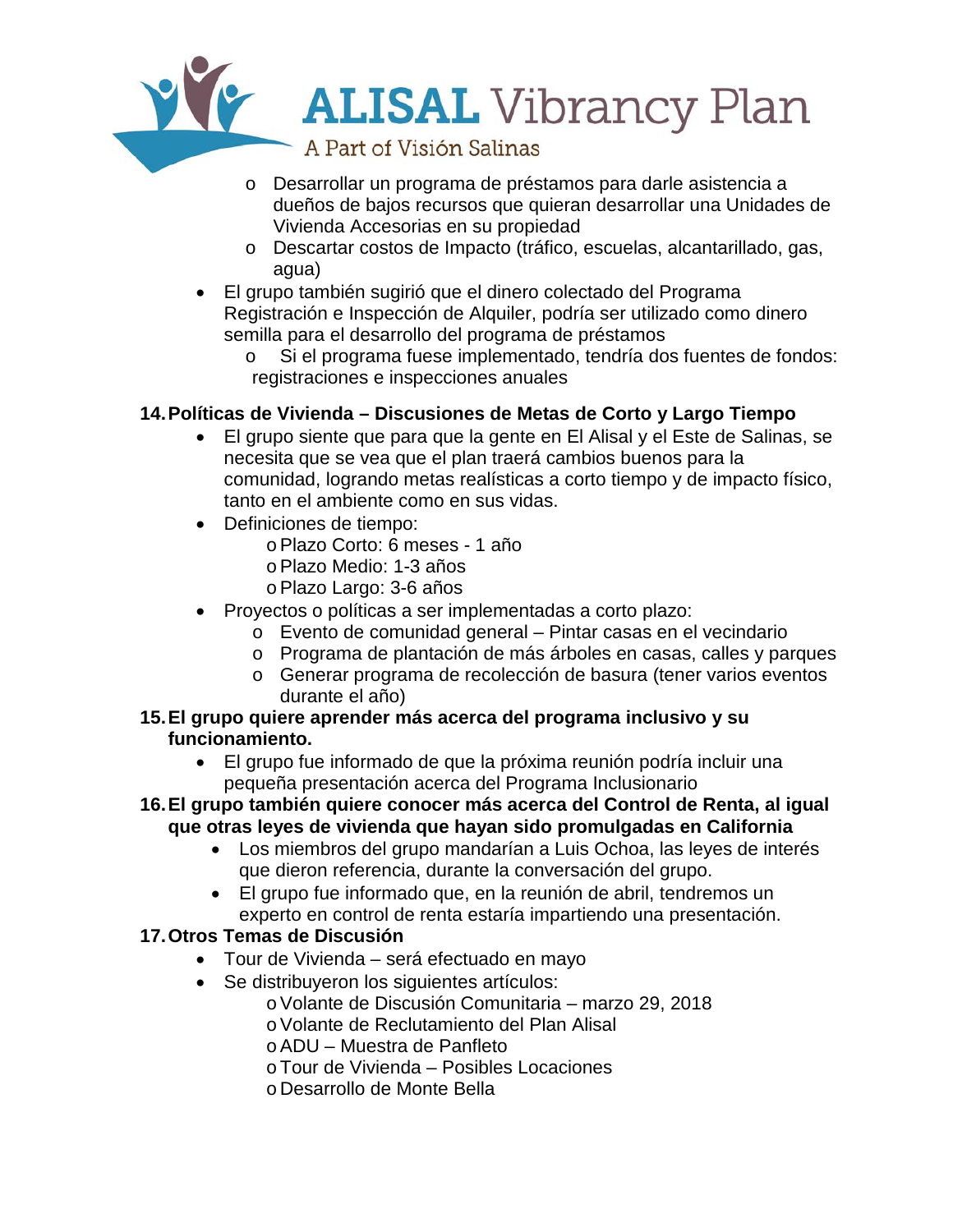

o Información de Contacto - Hogares Inclusivos **18.Discusión y revisión del proceso de unidades de viviendas asequibles - Autoridad de Vivienda del Condado de Monterey**

• Discusión en la reunión del mes de Abril – se terminó el tiempo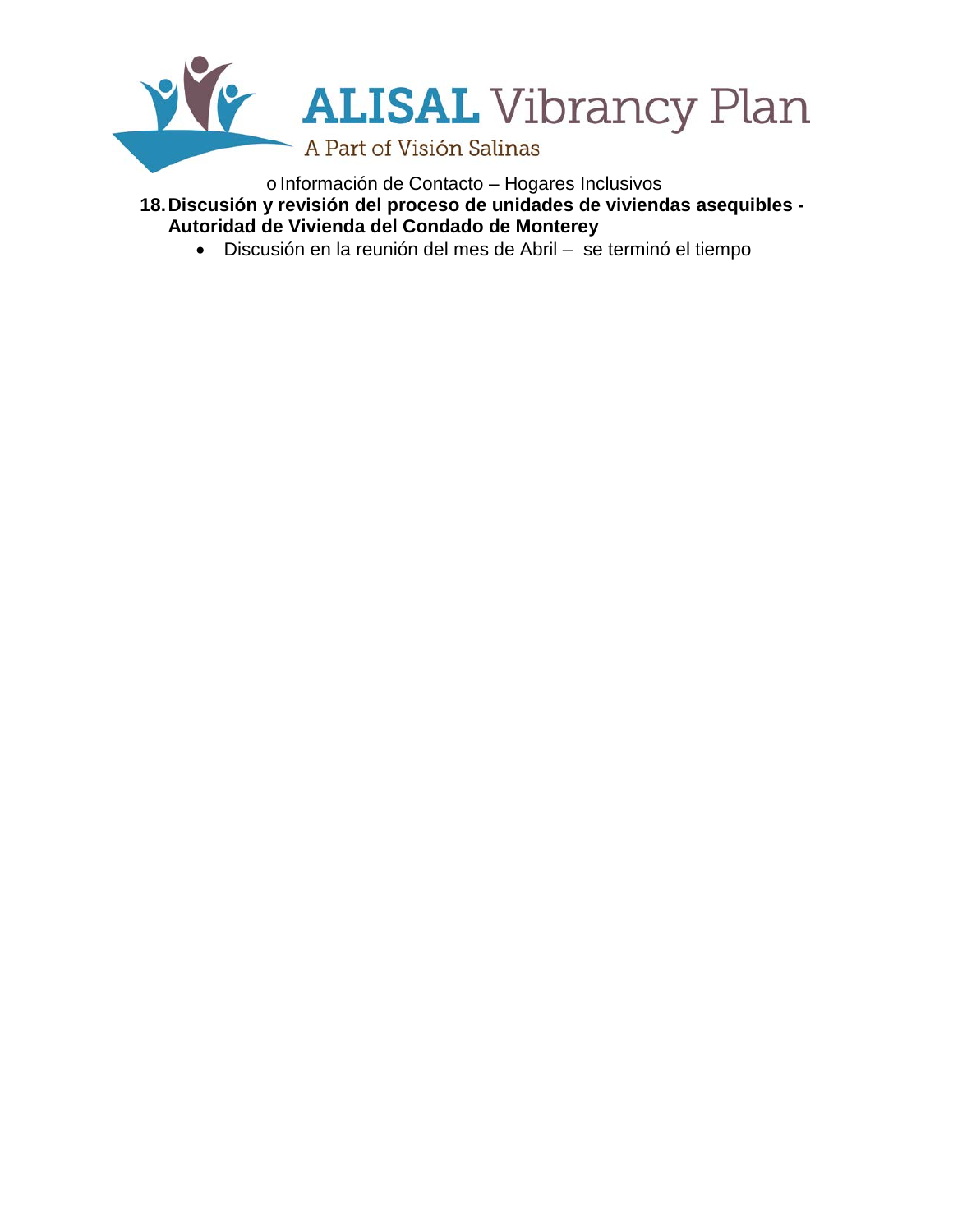

# *Transportation & Infrastructure*

*Working Group Pop-Up Meeting* **March 21, 2018, 5-7 PM We the People Spring Equinox Celebration, La Paz Park**

**Next Meeting: April 18, 2018, Firehouse Rec Center, 6-8 PM**

## • **Event summary:**

At the February Transportation Working Group meeting, group members decided to have a table at the We the People Spring Equinox Celebration, instead of its normal meeting. The goal was to get more input on priorities from residents and to recruit new members for the Working Group. The event featured music, dance, and vocal performances from Salinas-area groups and artists.

The group brought a map of the project area, flyers for the Alisal Vibrancy Plan, and a poster activity where people could vote for their transportation priorities using stickers. Working Group Co-Chairs helped decide on the priority areas for the poster before the event. Gusting wind and the threat of rain meant a change of plans as the Working Group had to tape everything to the table, as it was impossible to use easels or put out loose paper.

Despite the bad weather also reducing event turnout, the group was able to interact with attendees and get participation in the priority voting activity. Each participant had up to four stickers to put towards their choices. The options and vote totals are listed below. The group suggested changing the order of the options on the poster and taking it to other locations to get additional input. While the event was focused on transportation, one person wanted to add some other recommendations on sticky notes on the poster. The text of those notes is transcribed below the photo of the poster.

The group will resume its regular meeting on April 18, from 6-8 PM at the Firehouse Recreation Center. The group will review the content generated through the previous meetings and events and start creating solutions and actions to address identified challenges and opportunities.

*Alisal Transportation Priority Poster voting results*

Safer Crosswalks – 16 More Street Lights (for pedestrians) – 11 Street trees, furniture, public art – 10 Bike Lanes – 9 Better management of Parking – 9 Wider Sidewalks – 7 Medians with Pedestrian Refuge – 6 Parklets – 4 Bus Stops – 4 Alisal Gateway – 2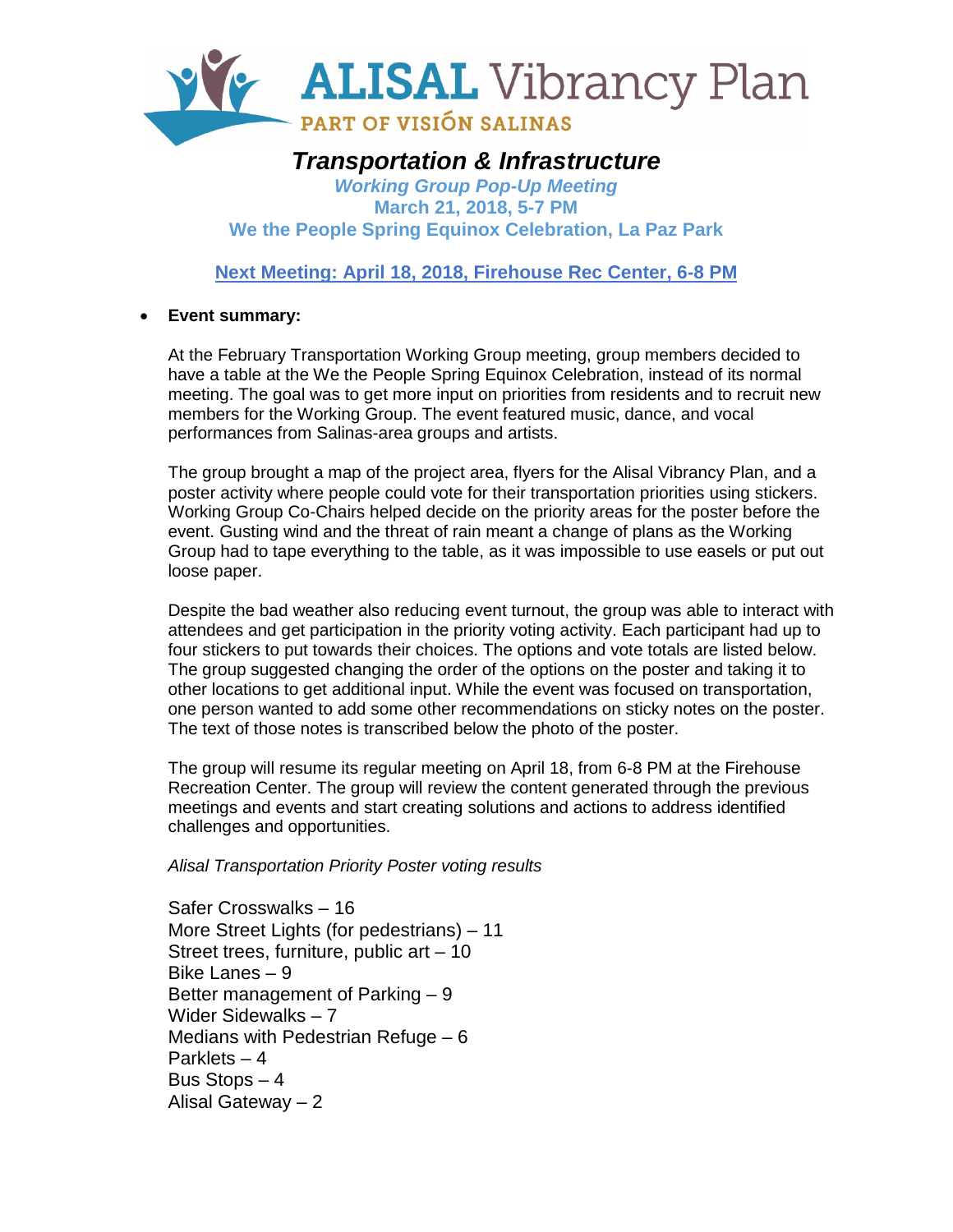

*Sticky note text* Top – "Affordable Housing" Middle – "Revolving loans for small business owners" Bottom – "Resident-led hubs for culture & economic opportunity"

*Photos below –* Left – A small but enthusiastic crowd watches the performances Right – Dancing on the La Paz stage

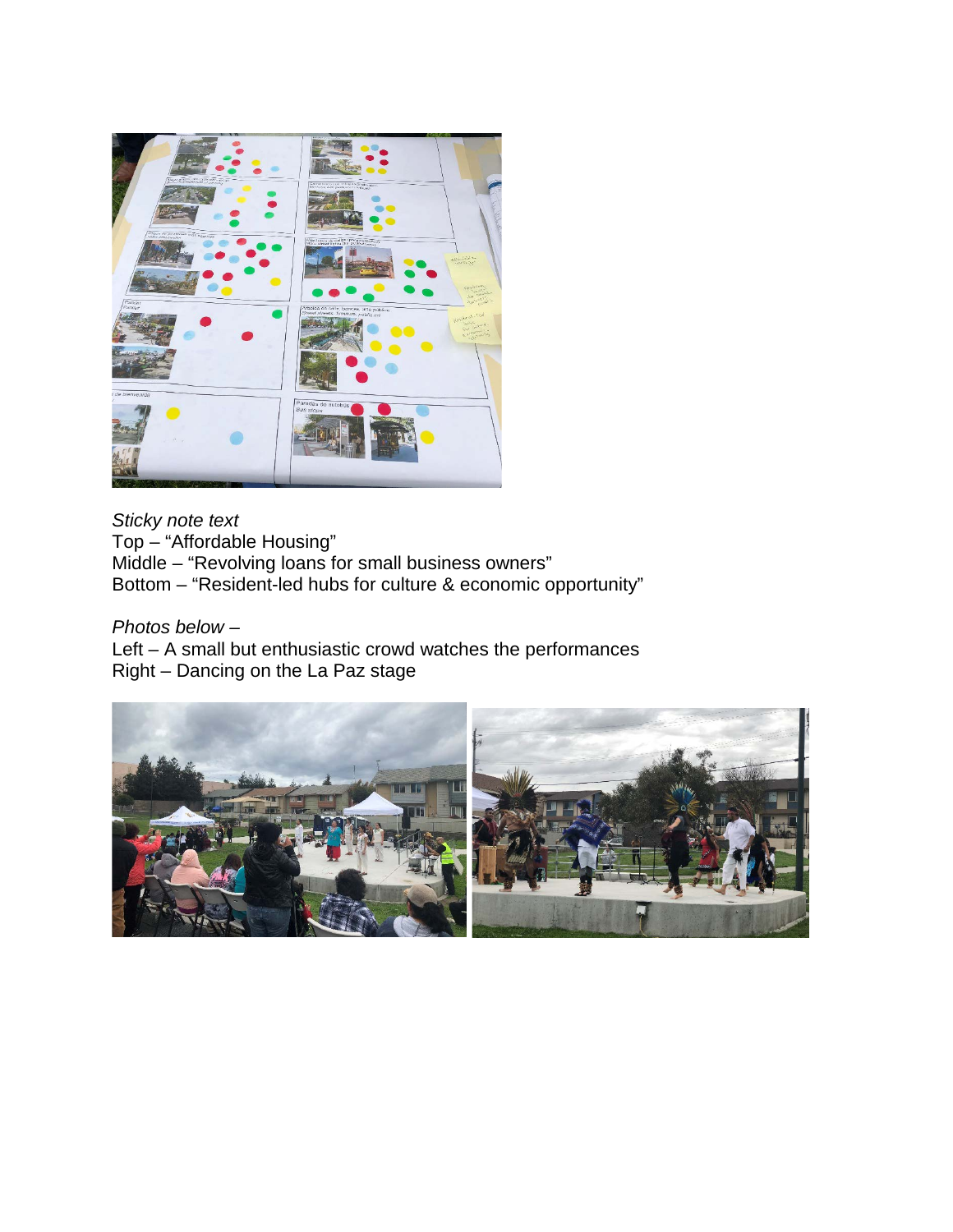

# *Transporte e infraestructura* **Reunión emergente del grupo de trabajo 21 de marzo de 2018, de 5 a 7 PM Nosotros, la Celebración del Equinoccio de Primavera de la Gente, Parque La Paz**

**Próxima Junta: 18 de abril de 2018, Firehouse Rec Center, 6-8 PM**

Próxima reunión: 18 de abril de 2018, Firehouse Rec Center, 6-8 PM

## **Resumen del evento:**

En la reunión del Grupo de Trabajo de transporte de febrero, los miembros del grupo decidieron tener una mesa en la celebración We the People Spring Equinox, en lugar de su reunión normal. El objetivo era obtener más información sobre las prioridades de los residentes y reclutar nuevos miembros para el Grupo de Trabajo. El evento contó con música, baile y presentaciones vocales de grupos y artistas del área.

El grupo trajo un mapa del área del proyecto, volantes para el Plan Alisal y una actividad de carteles donde las personas podían votar por sus prioridades de transporte usando calcomanías. Los Copresidentes del Grupo de Trabajo ayudaron a decidir sobre las áreas prioritarias para el póster antes del evento. La ráfaga de viento y la amenaza de lluvia significaron un cambio de planes ya que el Grupo de Trabajo tuvo que poner cinta adhesiva a la mesa, ya que era imposible usar caballetes o poner papel suelto.

A pesar del mal clima y la reducción de la participación en los eventos, el grupo pudo interactuar con los asistentes y obtener participación en la actividad de votación prioritaria. Cada participante tenía hasta cuatro calcomanías para elegir. Las opciones y los totales de votos se enumeran a continuación. El grupo sugirió cambiar el orden de las opciones en el póster y llevarlo a otras ubicaciones para obtener información adicional. El evento se centró en el transporte, una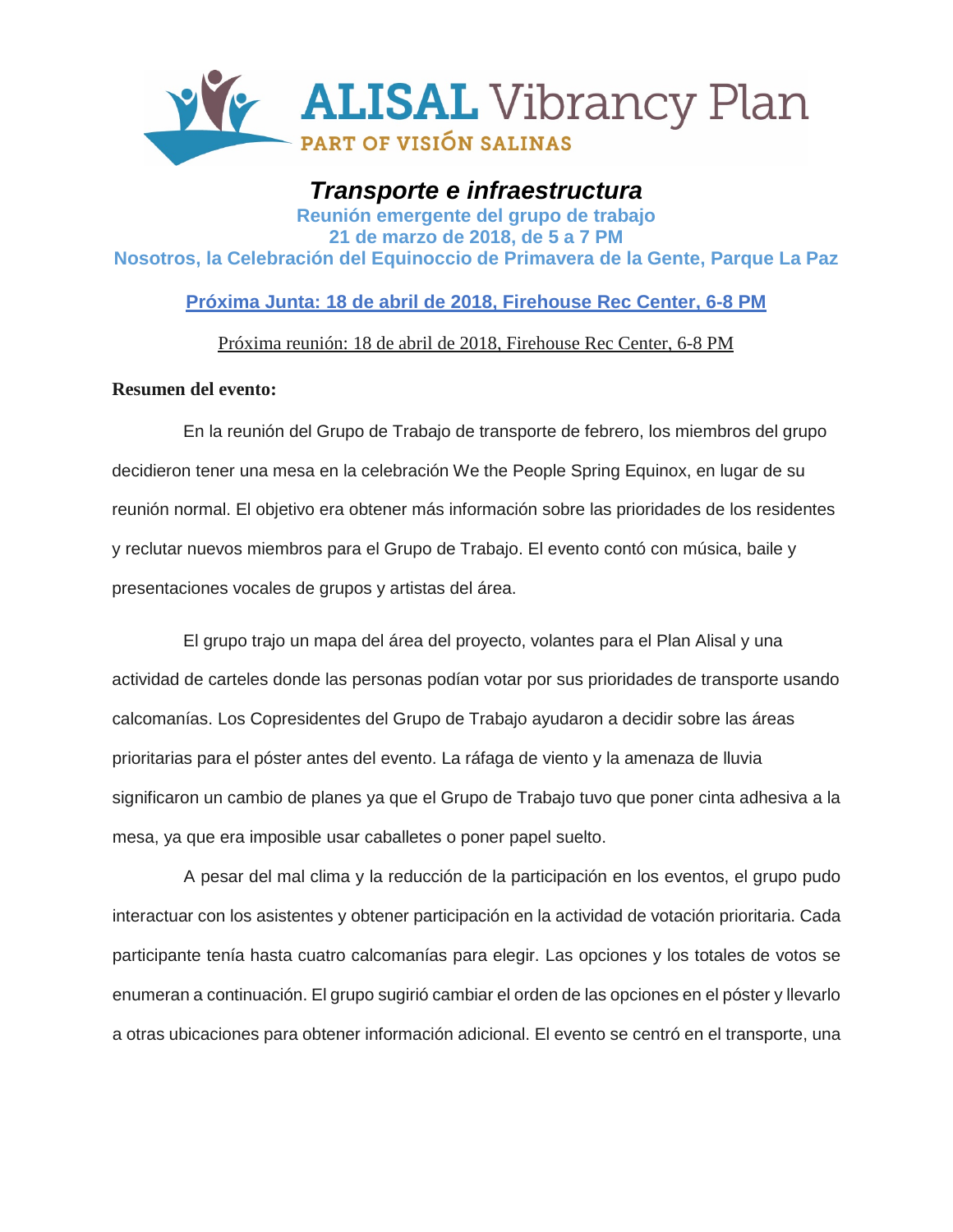persona quería agregar algunas otras recomendaciones sobre notas adhesivas en el póster. El texto de esas notas se transcribe debajo de la foto del póster.

El grupo resumirá su reunión regular el 18 de abril, de 6-8 PM en el Firehouse Recreation Center. El grupo revisará el contenido generado a través de las reuniones y eventos anteriores y comenzará a crear soluciones y acciones para abordar los desafíos y oportunidades identificados.

*Resultados de votación del póster de prioridad de transporte de Alisal* 

Cruceros seguros - 16 Más luces (para peatones) - 11 Árboles en la calle, muebles, arte público - 10 Carriles para bicicletas - 9 Mejor gestión del estacionamiento - 9 Aceras más anchas - 7 Medianas con Refugio de Peatones - 6 Parklets - 4 Paradas de autobús - 4 Alisal Gateway - 2



*Texto de nota adhesiva*  Arriba - "Vivienda asequible" Centro - "Préstamos rotativos para propietarios de pequeñas empresas"